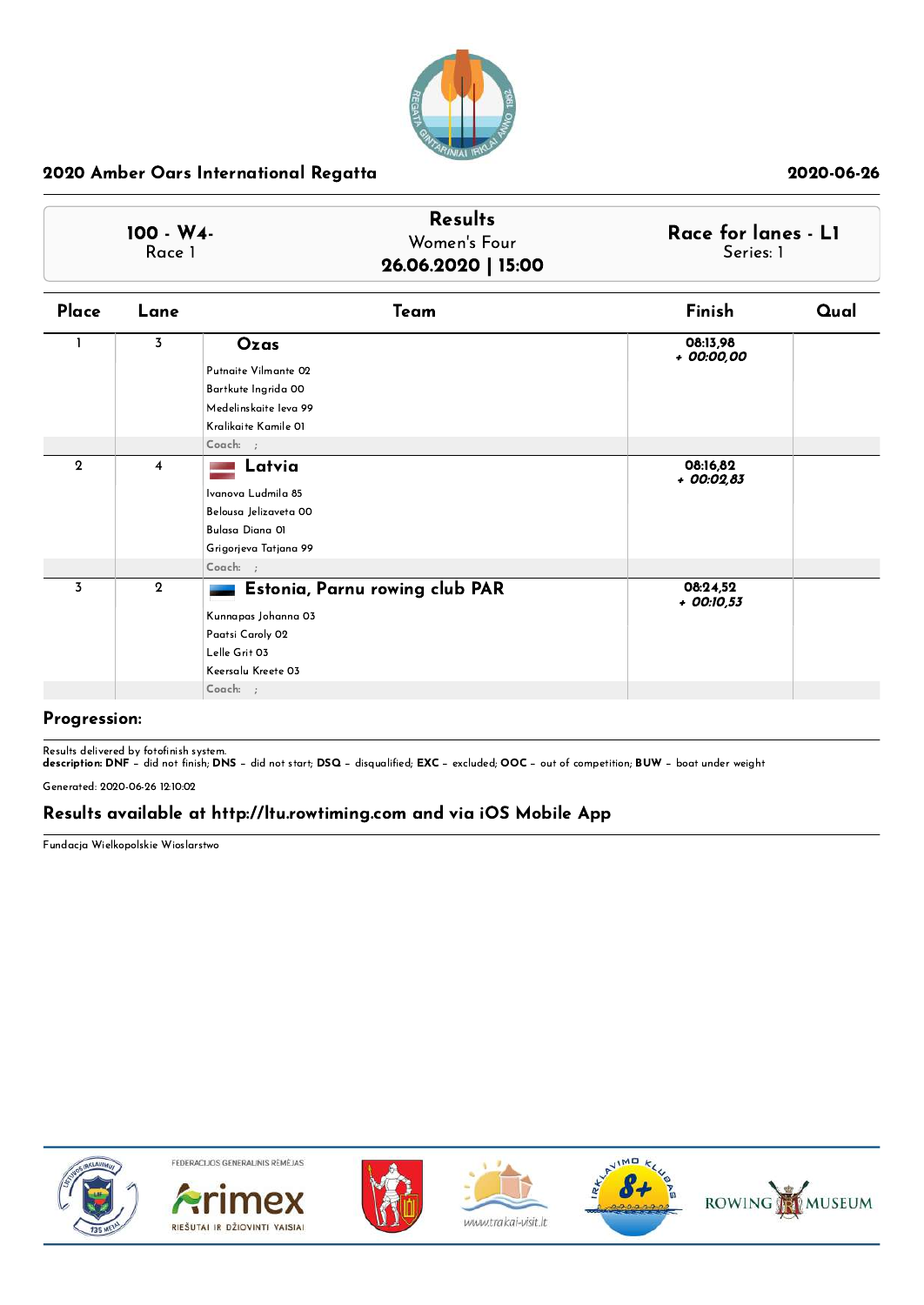

| $101 - W1x$<br>Race 2 |                | <b>Results</b><br>Women's Single Sculls<br>26.06.2020   15:07   | Heats - H1<br>Series: 1  |            |
|-----------------------|----------------|-----------------------------------------------------------------|--------------------------|------------|
| Place                 | Lane           | Team                                                            | Finish                   | Qual       |
|                       |                | Estonia, Parnu rowing club PAR 3<br>Mitt Liisu 97               | 08:33.41<br>+ 00:00,00   | FA         |
| $\mathbf{2}$          | $\overline{4}$ | Coach: ;<br>Kauno sporto mokykla Bangputys<br>Juzenaite Ugne 02 | 08:35.92<br>+ 00:02,50   | FB.        |
| $\overline{3}$        | 5              | Coach: ;<br>VILJANDI RC/ ESTONIA                                | 08:40,84<br>$+00:07,43$  | <b>FC</b>  |
|                       |                | Dimitrijev Helene 02<br>Coach: :                                |                          |            |
| 4                     | $\overline{2}$ | <b>MSG SASS, Latvia</b><br>Pohevica Laura 02<br>Coach: ;        | 09:08.74<br>$+$ 00:35,33 | <b>ELM</b> |
| 5                     | $\overline{3}$ | Rowing and Canoening Club Tartu<br>Grigoreva Ekaterina 91       | 09:17.89<br>$+00:44.48$  | <b>ELM</b> |
|                       |                | Coach: ;                                                        |                          |            |

## Progression: 1->FA | 2->FB | 3->FC

Results delivered by fotofinish system.<br>**description: DNF** − did not finish; **DNS** − did not start; **DSQ** − disqualified; **EXC** − excluded; **OOC** − out of competition; **BUW** − boat under weight

Generated: 2020-06-26 12:19:01

## Results available at http://ltu.rowtiming.com and via iOS Mobile App

Fundacja Wielkopolskie Wioslarstwo











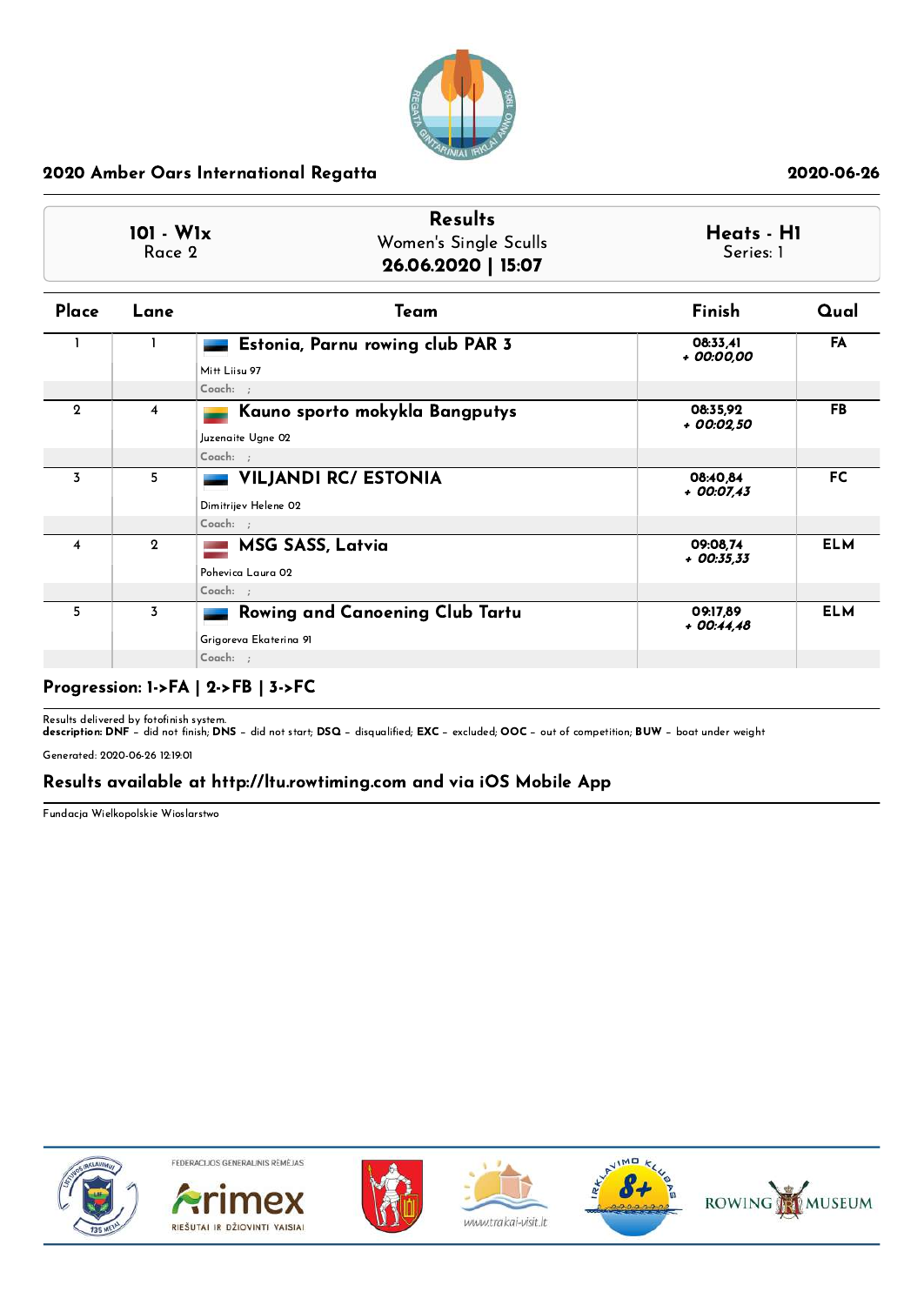

| 101 - W1x<br>Race 3     |                         | <b>Results</b><br>Women's Single Sculls<br>26.06.2020   15:14    | Heats - H2<br>Series: 1  |            |
|-------------------------|-------------------------|------------------------------------------------------------------|--------------------------|------------|
| Place                   | Lane                    | Team                                                             | Finish                   | Qual       |
|                         | ı                       | Estonia, Parnu rowing club PAR 2<br>Jarvoja Kelli 02<br>Coach: ; | 08:42,39<br>+ 00:00,00   | <b>FA</b>  |
| $\mathbf{2}$            | $\mathbf{2}$            | Latvia<br>Levinoka Violeta 01                                    | 08:47.61<br>$+00:05.22$  | FB         |
|                         |                         | Coach: ;                                                         |                          |            |
| $\overline{\mathbf{3}}$ | $\overline{\mathbf{4}}$ | <b>Germany, Potsdam</b><br>Kotitz Anni 03                        | 08:54.79<br>$+$ 00:12,39 | <b>FC</b>  |
|                         |                         | Coach: ;                                                         |                          |            |
| $\overline{\bf 4}$      | 5                       | Estonia, Parnu rowing club PAR 4<br>Kuuts Nora 97                | 09:03,74<br>$+$ 00:21,35 | <b>ELM</b> |
|                         |                         | Coach: ;                                                         |                          |            |
| 5                       | $\overline{3}$          | <b>WIR Ilawa Rowing Club</b><br>Jozefowicz Paulina 03            | 09:07.85<br>$+00:25,46$  | <b>ELM</b> |
|                         |                         | Coach: ;                                                         |                          |            |

## Progression: 1->FA | 2->FB | 3->FC

Results delivered by fotofinish system.<br>**description: DNF** − did not finish; **DNS** − did not start; **DSQ** − disqualified; **EXC** − excluded; **OOC** − out of competition; **BUW** − boat under weight

Generated: 2020-06-26 12:26:07

## Results available at http://ltu.rowtiming.com and via iOS Mobile App

Fundacja Wielkopolskie Wioslarstwo











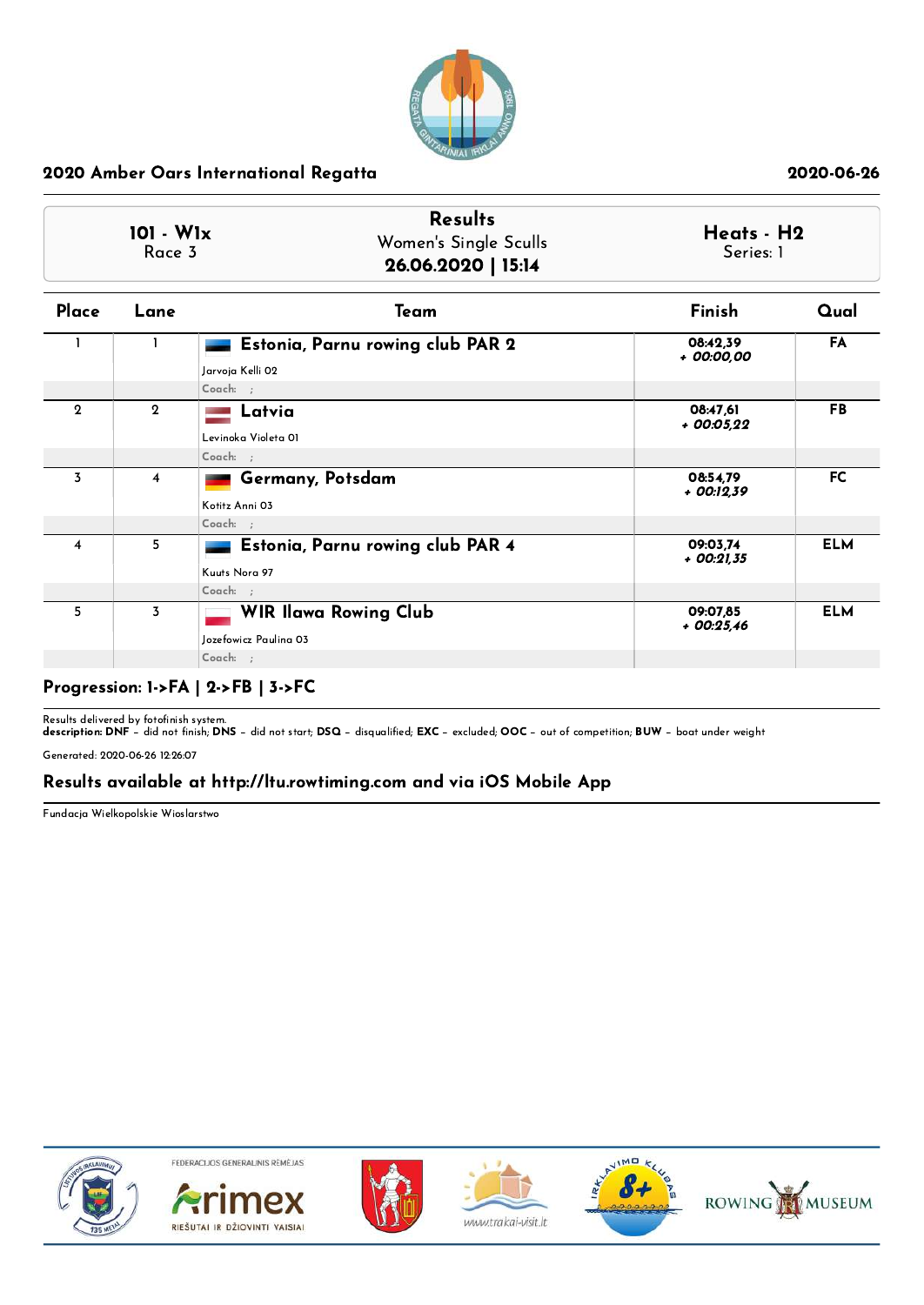

|                         |                | <b>Results</b><br>$101 - W1x$<br>Women's Single Sculls<br>Race 4<br>26.06.2020   15:21 | Heats - H3<br>Series: 1 |            |
|-------------------------|----------------|----------------------------------------------------------------------------------------|-------------------------|------------|
|                         | Place Lane     | Team                                                                                   | Finish                  | Qual       |
|                         | 5              | Estonia, Parnu rowing club PAR 1<br>Jaanson Greta 00<br>$Coach:$ ;                     | 08:29,48<br>+ 00:00,00  | FA         |
| $\mathbf 2$             | 4              | <b>VMSC-GLORIA</b><br>Kazlauskaite Martyna 01<br>Coach: ;                              | 08:35,91<br>$+00:06,42$ | <b>FB</b>  |
| 3                       | $\overline{2}$ | Kauno r. sporto mokykla - Irklavimo klubas Favoritas<br>Rimkute Dovile 01<br>Coach: ;  | 08:51,52<br>$+00:22.03$ | <b>FC</b>  |
| $\overline{\mathbf{4}}$ | 3              | Latvia<br>Rumpe Laine 03<br>Coach: ;                                                   | 08:54,59<br>+ 00:25,11  | <b>ELM</b> |

## Progression: 1->FA | 2->FB | 3->FC

Results delivered by fotofinish system.<br>**description: DNF** − did not finish; **DNS** − did not start; **DSQ** − disqualified; **EXC** − excluded; **OOC** − out of competition; **BUW** − boat under weight

Generated: 2020-06-26 12:31:06

## Results available at http://ltu.rowtiming.com and via iOS Mobile App

Fundacja Wielkopolskie Wioslarstwo











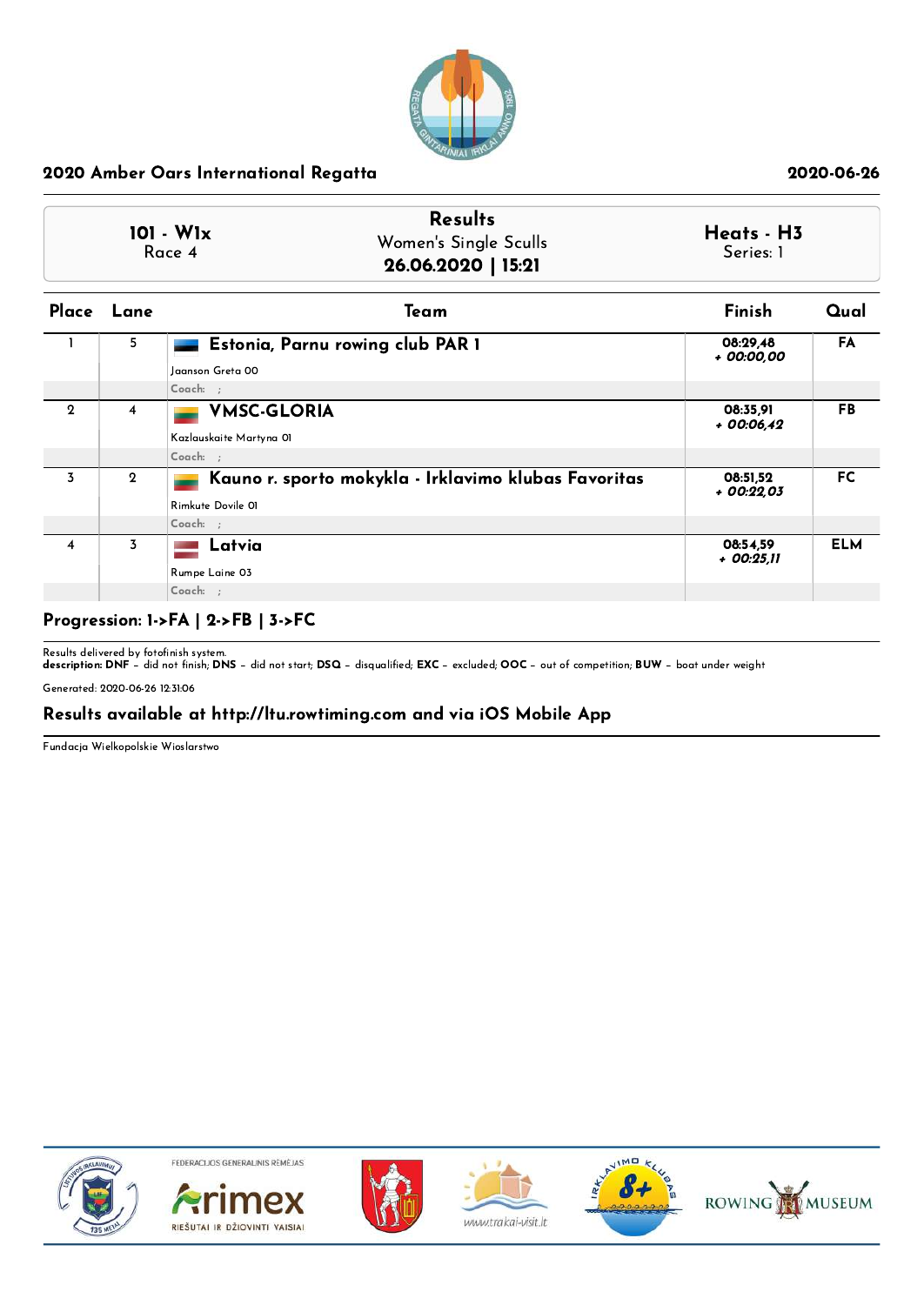

| $101 - W1x$<br>Race 5 |                         | <b>Results</b><br>Women's Single Sculls<br>26.06.2020   15:28 | Heats - H4<br>Series: 1  |            |
|-----------------------|-------------------------|---------------------------------------------------------------|--------------------------|------------|
| Place                 | Lane                    | Team                                                          | Finish                   | Qual       |
|                       | 3                       | Kauno sporto mokykla Bangputys<br>Gineviciute Agne 98         | 08:39,14<br>+ 00:00,00   | FA         |
|                       |                         | Coach: ;                                                      |                          |            |
| $\mathbf{2}$          | 5                       | Latvia<br>Franckevica Evita 02<br>Coach: ;                    | 09:00,61<br>$+$ 00:21,47 | <b>FB</b>  |
|                       |                         |                                                               |                          |            |
| 3                     | $\overline{\mathbf{4}}$ | Latvia<br>Velicko Ance 02                                     | 09:13.04<br>$+$ 00:33,89 | <b>FC</b>  |
|                       |                         | Coach: ;                                                      |                          |            |
| 4                     | $\mathbf{2}$            | VILJANDI RC/ ESTONIA<br>Endrekson Gerli 05                    | 09:14,80<br>$+$ 00:35,65 | <b>ELM</b> |
|                       |                         | Coach: ;                                                      |                          |            |

# Progression: 1->FA | 2->FB | 3->FC

Results delivered by fotofinish system.<br>**description: DNF** − did not finish; **DNS** − did not start; **DSQ** − disqualified; **EXC** − excluded; **OOC** − out of competition; **BUW** − boat under weight

Generated: 2020-06-26 12:37:55

## Results available at http://ltu.rowtiming.com and via iOS Mobile App

Fundacja Wielkopolskie Wioslarstwo











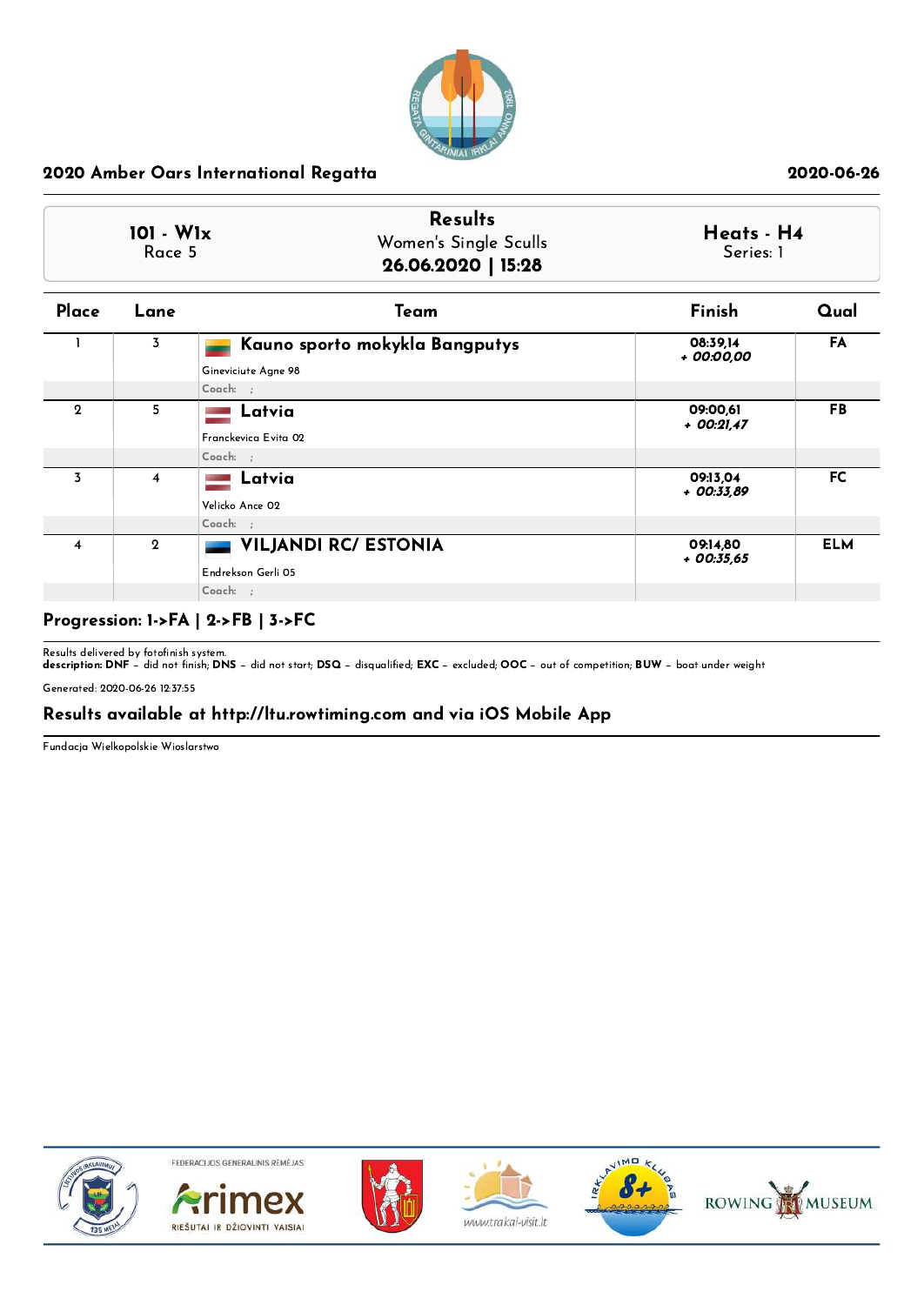

| $101 - W1x$<br>Race 6 |                         | <b>Results</b><br>Women's Single Sculls<br>26.06.2020   15:35 | Heats - H5<br>Series: 1 |            |  |
|-----------------------|-------------------------|---------------------------------------------------------------|-------------------------|------------|--|
| Place                 | Lane                    | Team                                                          | Finish                  | Qual       |  |
|                       | 3                       | Trakai                                                        | 08:05,37<br>+ 00:00,00  | FA         |  |
|                       |                         | Valciukaite Milda 94<br>$Coach:$ ;                            |                         |            |  |
| $\mathbf 2$           | 5                       | <b>AZS Warszawa</b>                                           | 08:27,41<br>$+00:22.04$ | <b>FB</b>  |  |
|                       |                         | Dobrzelak-lemanczyk Krystyna 95<br>Coach: ;                   |                         |            |  |
| 3                     | $\mathbf{2}$            | <b>Rowing Club Tallinn 1</b><br>-<br>Laane Liisa-marie 01     | 08:40.35<br>$+00:34.98$ | FC.        |  |
|                       |                         | Coach: ;                                                      |                         |            |  |
| 4                     | $\overline{\mathbf{4}}$ | Rowing and Canoening Club Tartu<br>Kollo Rachel 01            | 08:45,69<br>$+00:40.32$ | <b>ELM</b> |  |
|                       |                         | Coach: ;                                                      |                         |            |  |

# Progression: 1->FA | 2->FB | 3->FC

Results delivered by fotofinish system.<br>**description: DNF** − did not finish; **DNS** − did not start; **DSQ** − disqualified; **EXC** − excluded; **OOC** − out of competition; **BUW** − boat under weight

Generated: 2020-06-26 12:44:32

## Results available at http://ltu.rowtiming.com and via iOS Mobile App

Fundacja Wielkopolskie Wioslarstwo











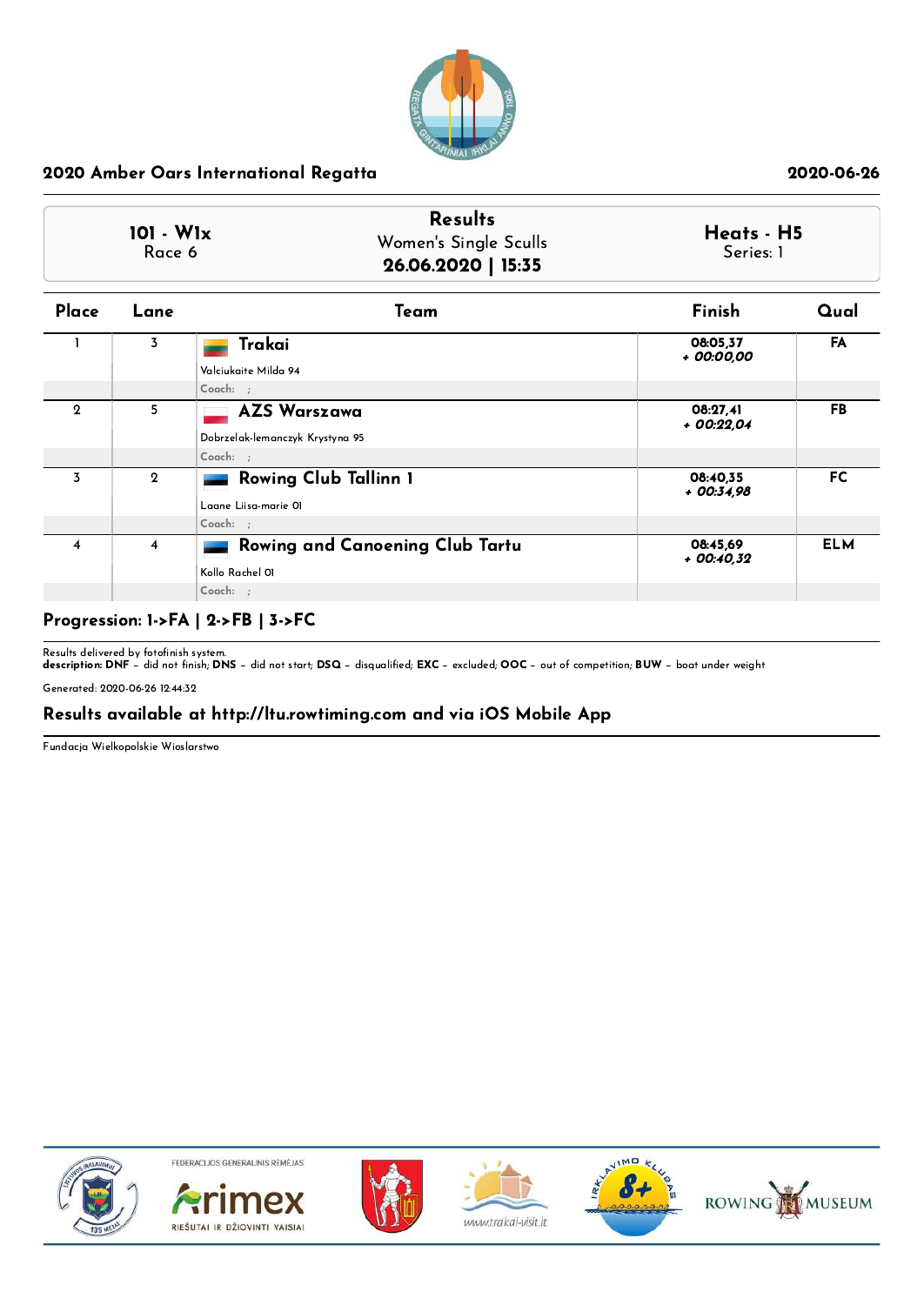

| 101 - W1x<br>Race 7 |                | <b>Results</b><br>Women's Single Sculls<br>26.06.2020   15:42 |                          | Heats - H6<br>Series: 1 |
|---------------------|----------------|---------------------------------------------------------------|--------------------------|-------------------------|
| Place               | Lane           | Team                                                          | Finish                   | Qual                    |
|                     | $\overline{2}$ | Trakai<br>Adomaviciute Ieva 94                                | 07:57,71<br>+ 00:00,00   | FA                      |
|                     |                | $Coach:$ ;                                                    |                          |                         |
| $\mathbf 2$         | 4              | Trakai                                                        | 08:06,49<br>+ 00:08,78   | <b>FB</b>               |
|                     |                | Saltyte-masilione Lina 87<br>Coach: ;                         |                          |                         |
| 3                   | 5              | Lithuania<br>Senkute Viktorija 96                             | 08:21,64<br>$+00:23.93$  | FC                      |
|                     |                | Coach: ;                                                      |                          |                         |
| 4                   | 3              | <b>Rowing Club Tallinn 2</b><br>Jarvsoo Katariina-johanna 98  | 08:53,42<br>$+$ 00:55,70 | <b>ELM</b>              |
|                     |                | $Coach:$ ;                                                    |                          |                         |

# Progression: 1->FA | 2->FB | 3->FC

Results delivered by fotofinish system.<br>**description: DNF** − did not finish; **DNS** − did not start; **DSQ** − disqualified; **EXC** − excluded; **OOC** − out of competition; **BUW** − boat under weight

Generated: 2020-06-26 12:51:52

## Results available at http://ltu.rowtiming.com and via iOS Mobile App

Fundacja Wielkopolskie Wioslarstwo











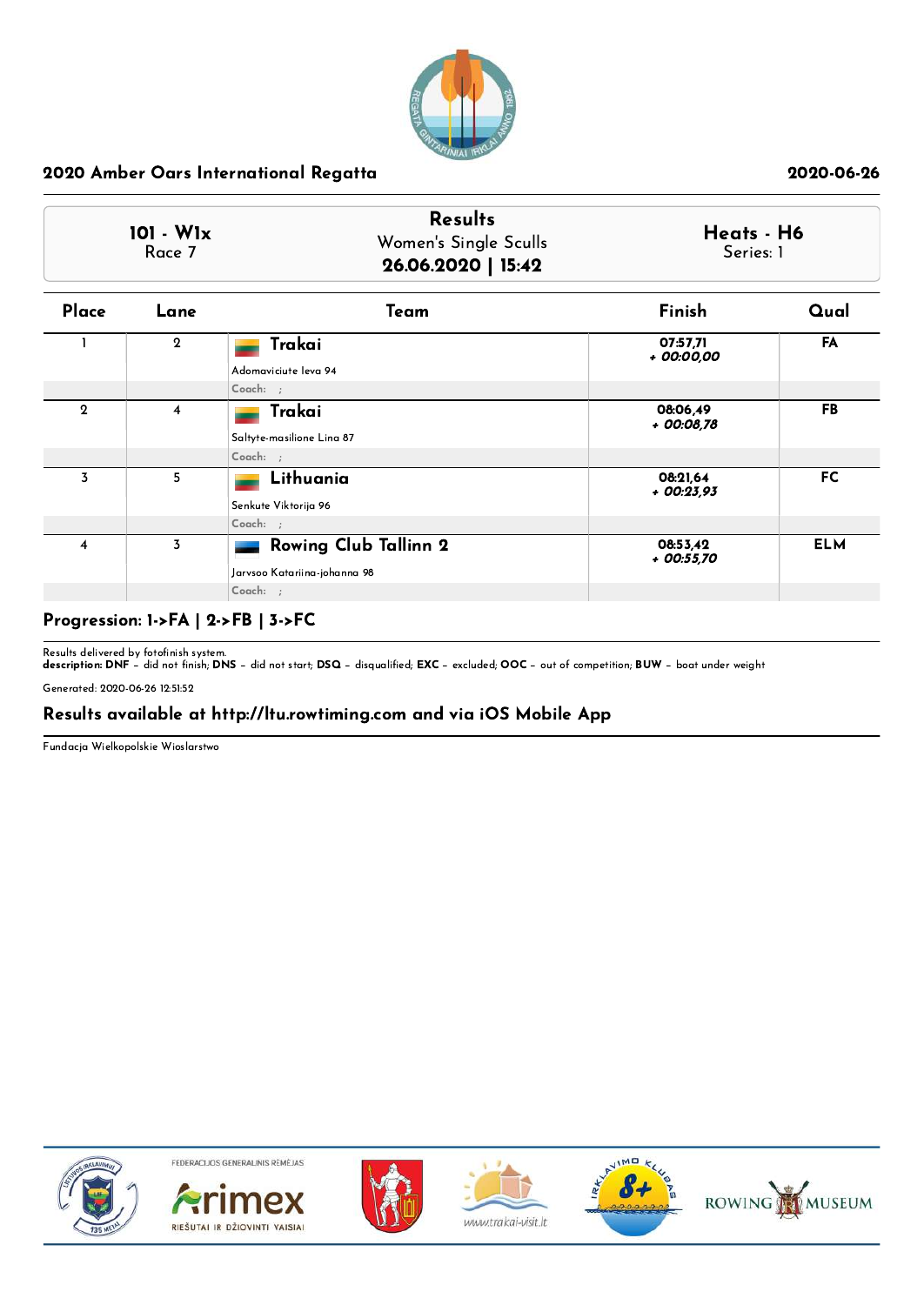

| 102 - M1x<br>Race 8 |                | <b>Results</b><br>Men's Single Sculls<br>26.06.2020   15:49             | Heats - H1<br>Series: 1  |           |
|---------------------|----------------|-------------------------------------------------------------------------|--------------------------|-----------|
| Place               | Lane           | Team                                                                    | Finish                   | Qual      |
|                     | $\mathbf{2}$   | Lithuania<br>Ritter Saulius 88<br>Coach: ;                              | 07:10.68<br>+ 00:00,00   | <b>TT</b> |
| $\overline{2}$      | 5              | Rowing and Canoening Club Tartu<br>Lehemets Hannes 02<br>Coach: ;       | 07:44.69<br>$+00:34,00$  | <b>TT</b> |
| $\overline{3}$      | $\mathbf{1}$   | Rowing and Canoening Club Tartu<br>Grigorev Maksim 91<br>Coach: :       | 07:48.75<br>+ 00:38.06   | <b>TT</b> |
| 4                   | 6              | Latvia<br>Verpakovskis Tits Ralfs 97<br>Coach: ;                        | 07:55.86<br>$+00:45.18$  | <b>TT</b> |
| 5                   | $\overline{7}$ | <b>WIR Ilawa Rowing Club</b><br>Przybyszewski Aleksander 03<br>Coach: ; | 08:12.27<br>+ 01:01,58   | <b>TT</b> |
| 6                   | 3              | <b>Birstono sporto centras</b><br>Vaitkevicius Tadas 04<br>Coach: ;     | 08:31,33<br>$+$ 01:20,64 | <b>TT</b> |
| $\overline{7}$      | 4              | Klaipedos irklavimo centras<br>Katkus Aironas 04<br>Coach: ;<br>.       | 09:23.63<br>$+02:12.94$  | <b>TT</b> |

### Progression: TIME TRIALS

Results delivered by fotofinish system.<br>**description: DNF** − did not finish; **DNS** − did not start; **DSQ** − disqualified; **EXC** − excluded; **OOC** − out of competition; **BUW** − boat under weight

Generated: 2020-06-26 13:00:11

## Results available at http://ltu.rowtiming.com and via iOS Mobile App

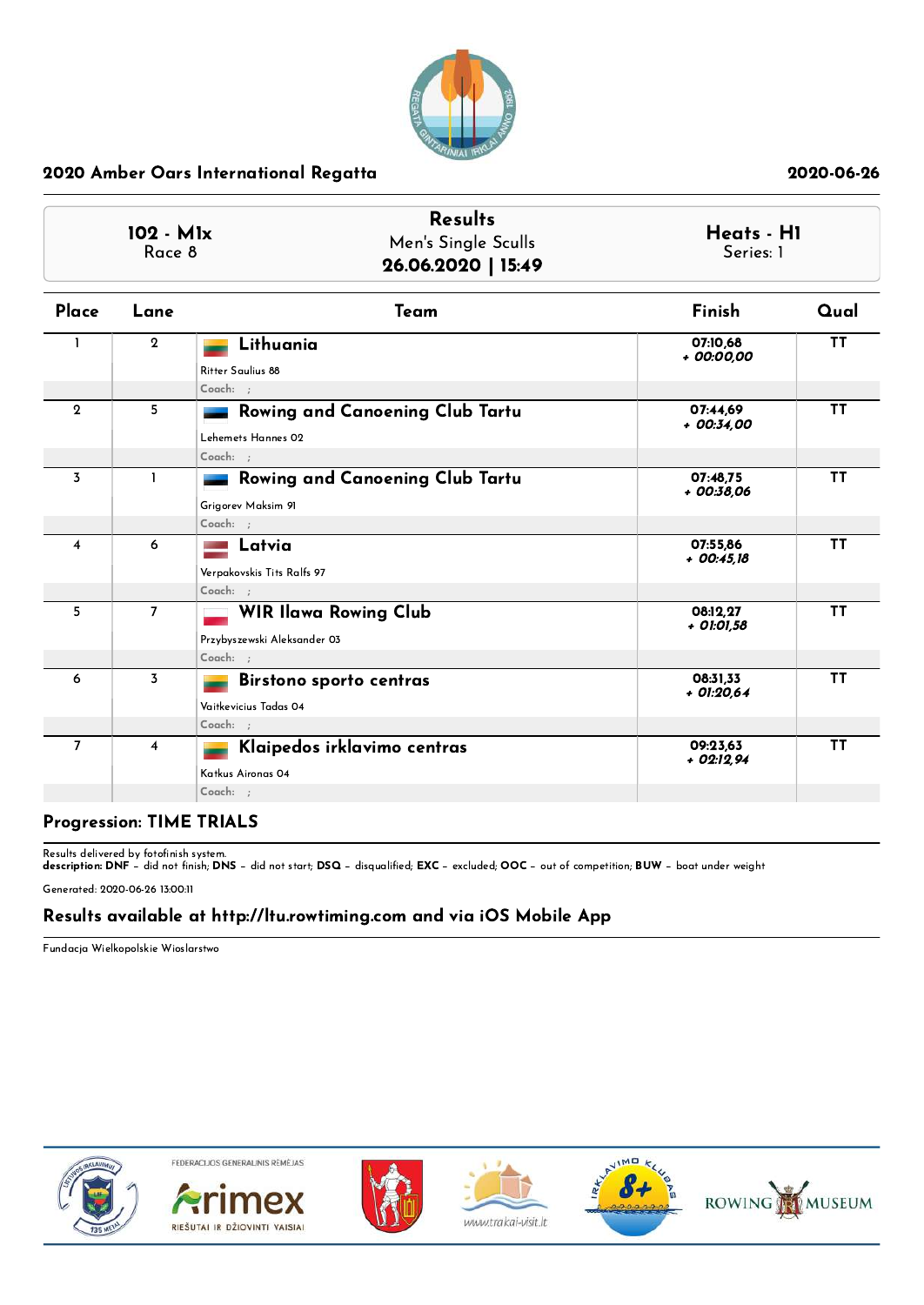

| 102 - M1x<br>Race 9 |                         | <b>Results</b><br>Men's Single Sculls<br>26.06.2020   15:56             | Heats - H2<br>Series: 1 |           |
|---------------------|-------------------------|-------------------------------------------------------------------------|-------------------------|-----------|
| Place               | Lane                    | Team                                                                    | Finish                  | Qual      |
|                     | $\overline{4}$          | Kauno sporto mokykla Bangputys<br>Galisanskis Zygimantas 92<br>Coach: ; | 07:29,93<br>+ 00:00,00  | <b>TT</b> |
| $\overline{2}$      | 1                       | <b>Estonia</b><br>Kushteyn Mikhail 99<br>Coach: ;                       | 07:30,95<br>+ 00:01,01  | <b>TT</b> |
| $\overline{3}$      | 5                       | Kauno sporto mokykla Bangputys<br>Juskevicius Povilas 03<br>Coach: :    | 07:54,97<br>$+00:25,04$ | <b>TT</b> |
| 4                   | $\mathbf{2}$            | Latvia<br>Rugelis Oskars Ansis 99<br>Coach: ;                           | 07:57,95<br>+ 00:28,01  | <b>TT</b> |
| 5                   | 6                       | Jelgava BJSS3<br>Dervins Oskars 00<br>Coach: ;                          | 08:05.03<br>$+00:35.09$ | <b>TT</b> |
| 6                   | $\overline{7}$          | Latvia<br>Pupins Marks Lotars 02<br>Coach: ;                            | 08:30,23<br>+ 01:00,30  | <b>TT</b> |
| $\overline{7}$      | $\overline{\mathbf{3}}$ | Latvia<br>Strautins Krisjanis 02<br>Coach: ;                            | 08:57,85<br>+ 01:27,92  | <b>TT</b> |

### Progression: TIME TRIALS

Results delivered by fotofinish system.<br>**description: DNF** − did not finish; **DNS** − did not start; **DSQ** − disqualified; **EXC** − excluded; **OOC** − out of competition; **BUW** − boat under weight

Generated: 2020-06-26 13:06:15

## Results available at http://ltu.rowtiming.com and via iOS Mobile App

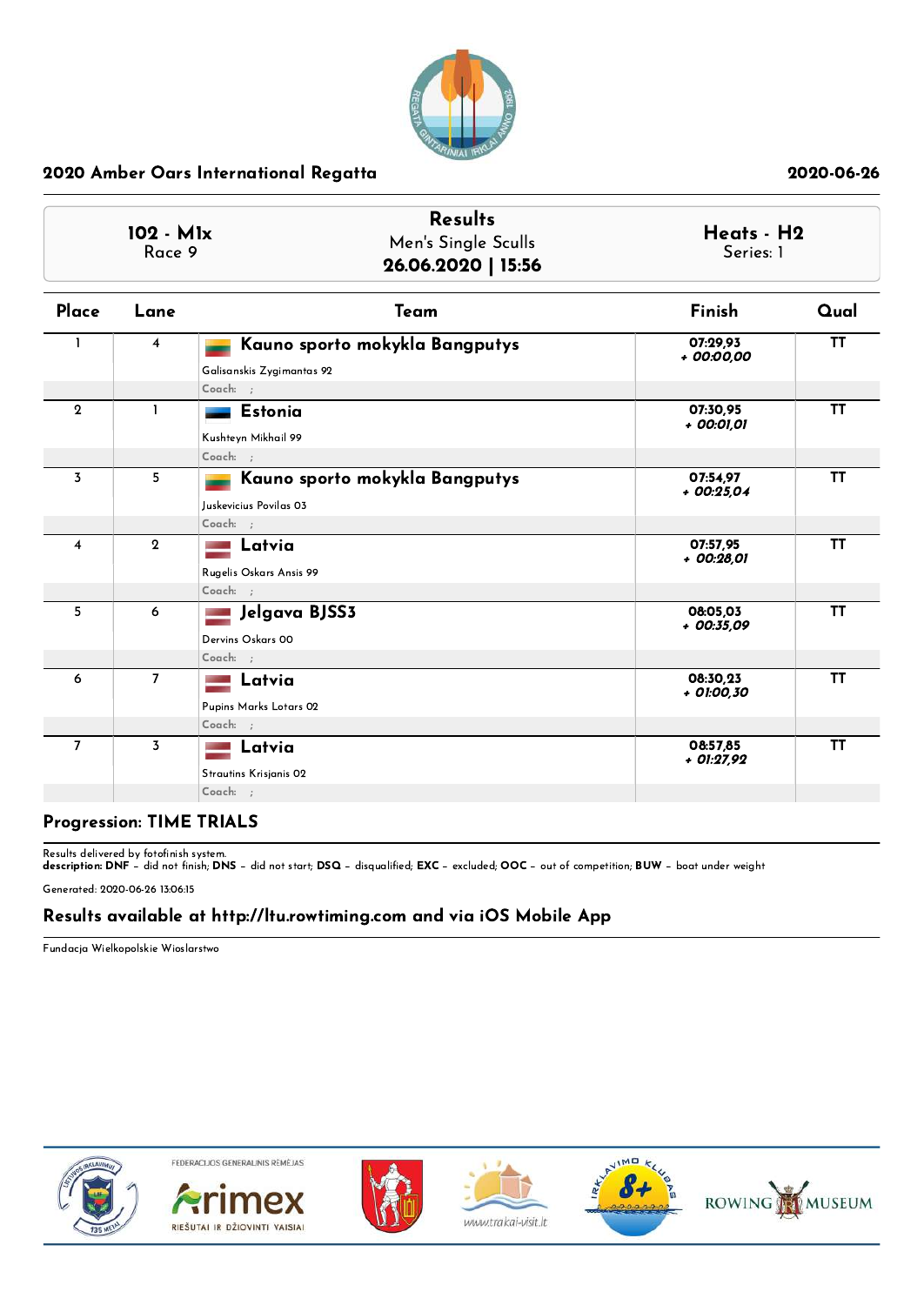

| 102 - M1x<br>Race 10 |                         | <b>Results</b><br>Men's Single Sculls<br>26.06.2020   16:03           | Series: 1                | Heats - H3 |  |
|----------------------|-------------------------|-----------------------------------------------------------------------|--------------------------|------------|--|
| Place                | Lane                    | Team                                                                  | Finish                   | Qual       |  |
|                      | 5                       | Kauno sporto mokykla Bangputys<br>Bieliauskas Giedrius 97<br>Coach: ; | 07:32,62<br>+ 00:00,00   | <b>TT</b>  |  |
| $\mathbf{2}$         | 1                       | Estonia, Parnu rowing club PAR 1<br>Nurm Bertty 99<br>Coach: ;        | 07:55,96<br>$+00:23.33$  | <b>TT</b>  |  |
| $\overline{3}$       | $\overline{7}$          | <b>VMSC</b><br>Paunksnis Benas 02<br>Coach: ;                         | 08:02,20<br>$+00:29.57$  | ΤT         |  |
| $\overline{4}$       | $\mathbf{2}$            | Siauliai<br>Vaitkevicius Martynas OI<br>Coach: ;                      | 08:08,22<br>$+00:35.60$  | <b>TT</b>  |  |
| 5                    | $\overline{3}$          | Latvia<br>Krumins Krists Tomass 04<br>Coach: ;                        | 08:16.95<br>$+00:44.32$  | <b>TT</b>  |  |
| 6                    | $\overline{\mathbf{4}}$ | Klaipedos irklavimo centras<br>Grikpedis Vilius 02<br>Coach: ;        | 08:18.99<br>$+$ 00:46,37 | <b>TT</b>  |  |
| $\overline{7}$       | 6                       | Lithuania<br>Marcinkevicius Mantas 83<br>Coach: ;                     | 08:30.24<br>$+00:57,62$  | <b>TT</b>  |  |

### Progression: TIME TRIALS

Results delivered by fotofinish system.<br>**description: DNF** − did not finish; **DNS** − did not start; **DSQ** − disqualified; **EXC** − excluded; **OOC** − out of competition; **BUW** − boat under weight

Generated: 2020-06-26 13:13:35

# Results available at http://ltu.rowtiming.com and via iOS Mobile App

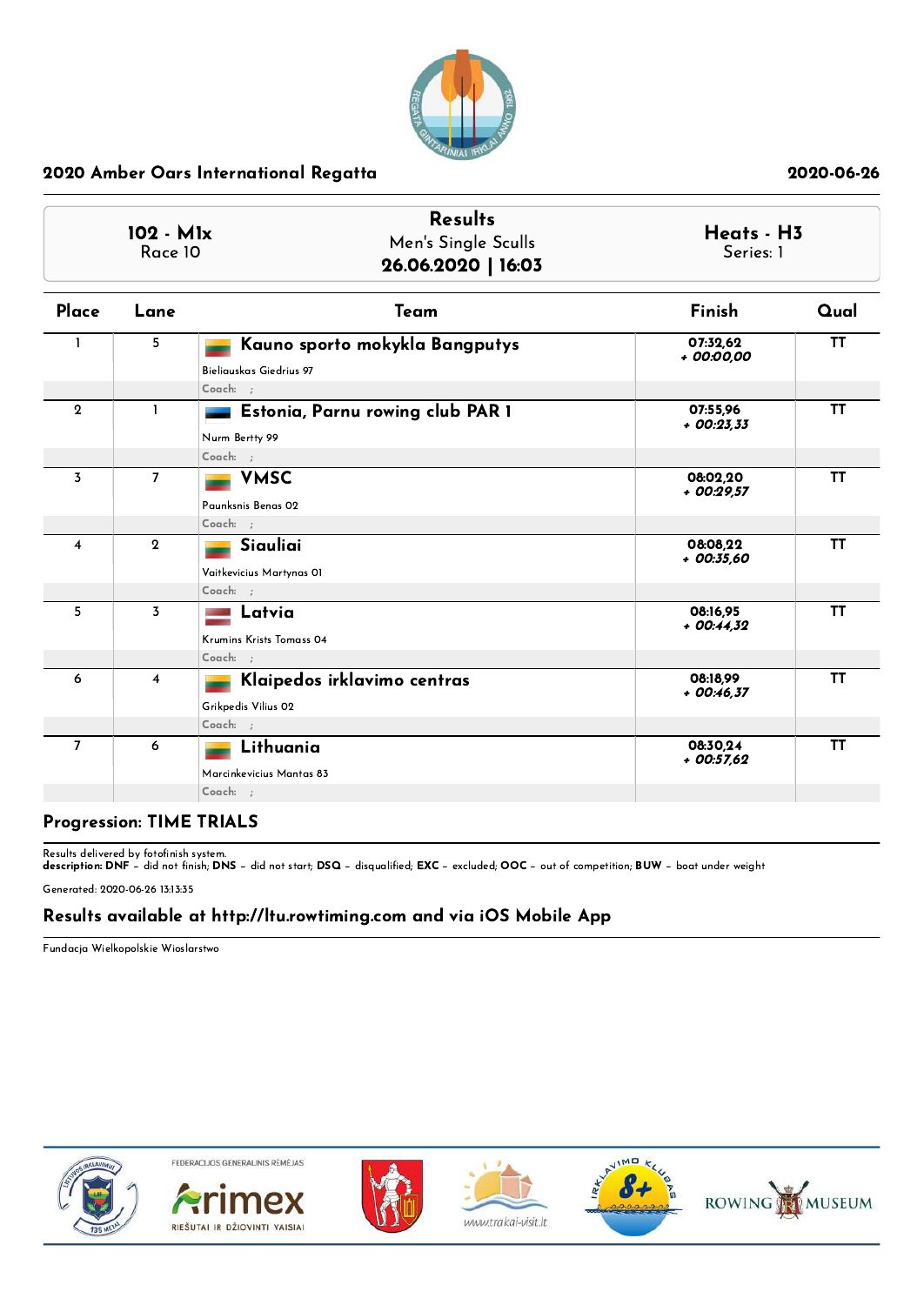

| 102 - M1x<br>Race 11 |                         | <b>Results</b><br>Men's Single Sculls<br>26.06.2020   16:10        | Heats - H4<br>Series: 1  |           |
|----------------------|-------------------------|--------------------------------------------------------------------|--------------------------|-----------|
| Place                | Lane                    | Team                                                               | Finish                   | Qual      |
|                      | $\overline{7}$          | <b>VILJANDI RC/ ESTONIA</b><br>Muiste Leo 02<br>Coach: ;           | 07:49,89<br>+ 00:00,00   | <b>TT</b> |
| $\overline{2}$       | $\overline{2}$          | Kauno sporto mokykla Bangputys<br>Kelmelis Arnedas 02<br>Coach: :  | 07:54,59<br>$+00:04.69$  | <b>TT</b> |
| $\overline{3}$       | $\overline{\mathbf{4}}$ | Klaipedos irklavimo centras<br>Razma Ramunas OI<br>Coach: ;        | 08:10.43<br>$+00:24.41$  | TT        |
| $\overline{4}$       | 3                       | <b>Tartu University Sport Club</b><br>Kiiver Kaarel 03<br>Coach: ; | 08:14,70<br>$+00:24.81$  | <b>TT</b> |
| 5                    | 1                       | Siauliai<br>Jukna Eimantas 02<br>Coach: ;                          | 08:26.22<br>$+$ 00:36,33 | <b>TT</b> |
| 6                    | 5                       | Poland<br>Wiechec Thomas 03<br>Coach: ;                            | 08:31,23<br>$+$ 00:41,34 | TT        |
| $\overline{7}$       | 6                       | Trakai<br>Streimikis Antanas 05<br>Coach: ;                        | 09:13,83<br>$+$ 01:23,94 | <b>TT</b> |

## Progression: TIME TRIALS

Results delivered by fotofinish system.<br>**description: DNF** − did not finish; **DNS** − did not start; **DSQ** − disqualified; **EXC** − excluded; **OOC** − out of competition; **BUW** − boat under weight

Generated: 2020-06-26 13:25:50

## Results available at http://ltu.rowtiming.com and via iOS Mobile App

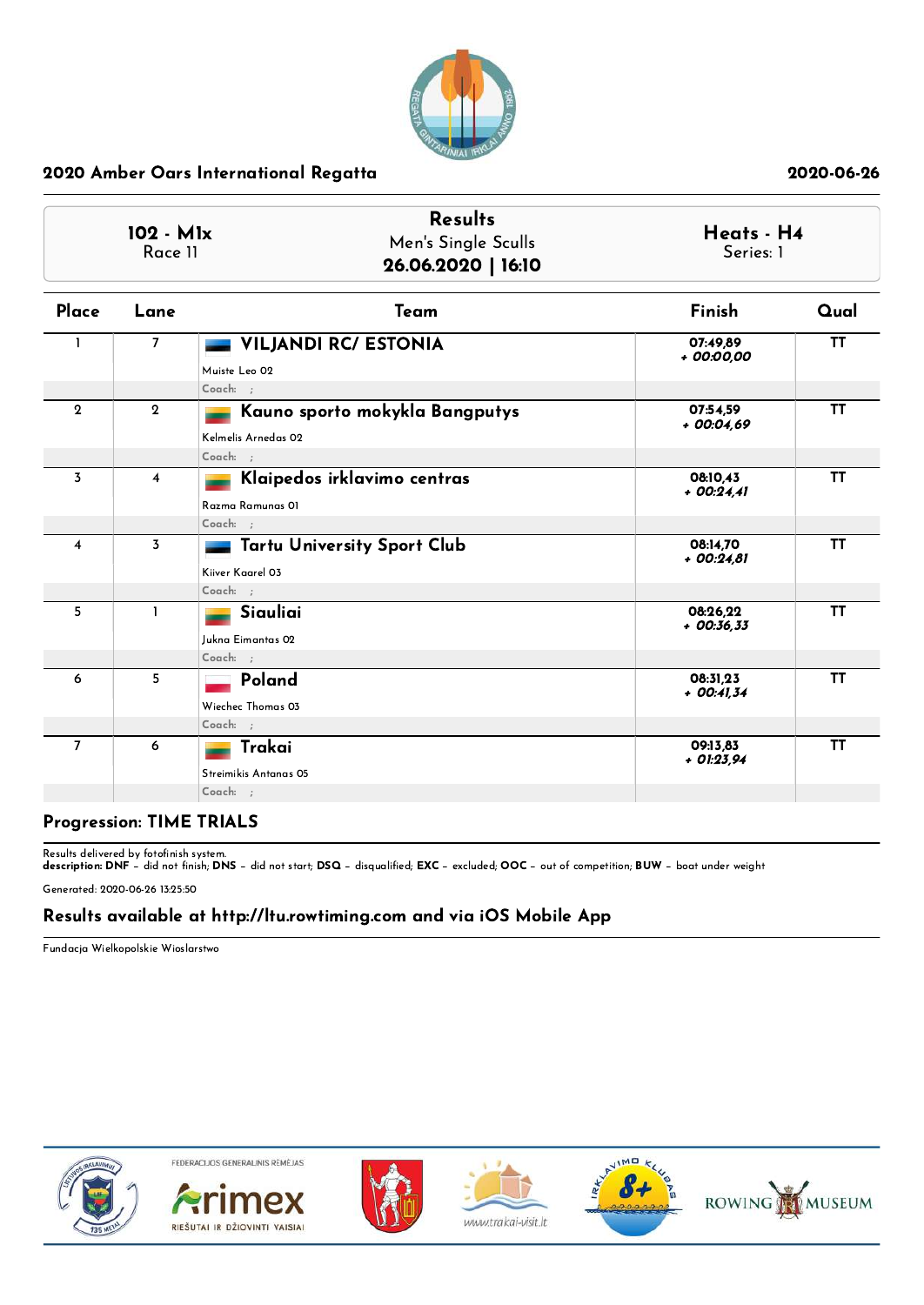

| 102 - M1x<br>Race 12 |                | <b>Results</b><br>Men's Single Sculls<br>26.06.2020   16:17        | Heats - H5<br>Series: 1  |           |  |
|----------------------|----------------|--------------------------------------------------------------------|--------------------------|-----------|--|
| Place                | Lane           | Team                                                               | Finish                   | Qual      |  |
|                      | 5              | <b>RC KALEV, Parnu</b><br>Poolak Johan 97<br>Coach: ;              | 07:25,13<br>+ 00:00,00   | <b>TT</b> |  |
| $\mathbf{2}$         | $\overline{4}$ | Kauno sporto mokykla Bangputys<br>Kelmelis Armandas 98<br>Coach: ; | 07:31.55<br>$+00:06,42$  | <b>TT</b> |  |
| $\overline{3}$       | $\mathbf{2}$   | Kauno sporto mokykla Bangputys<br>Jakubauskas Rokas 02<br>Coach: : | 07:40.52<br>$+$ 00:15,38 | <b>TT</b> |  |
| $\overline{4}$       | $\mathbf{I}$   | Kauno sporto mokykla Bangputys<br>Voznikas Arnoldas 02<br>Coach: ; | 07:42,28<br>+ 00:17,14   | <b>TT</b> |  |
| 5                    | $\overline{7}$ | Poland<br>Synowiec Michal 03<br>Coach: :                           | 07:55.41<br>$+00:30.28$  | <b>TT</b> |  |
| 6                    | $\overline{3}$ | Kauno sporto mokykla Bangputys<br>Greivys Aidas 02<br>Coach: ;     | 07:59.97<br>$+00:34.84$  | <b>TT</b> |  |
| $\overline{7}$       | 6              | Latvia<br>Kuksa Egils 01<br>Coach: ;                               | 08:03,05<br>+ 00:37,92   | <b>TT</b> |  |

### Progression: TIME TRIALS

Results delivered by fotofinish system.<br>**description: DNF** − did not finish; **DNS** − did not start; **DSQ** − disqualified; **EXC** − excluded; **OOC** − out of competition; **BUW** − boat under weight

Generated: 2020-06-26 13:26:33

## Results available at http://ltu.rowtiming.com and via iOS Mobile App

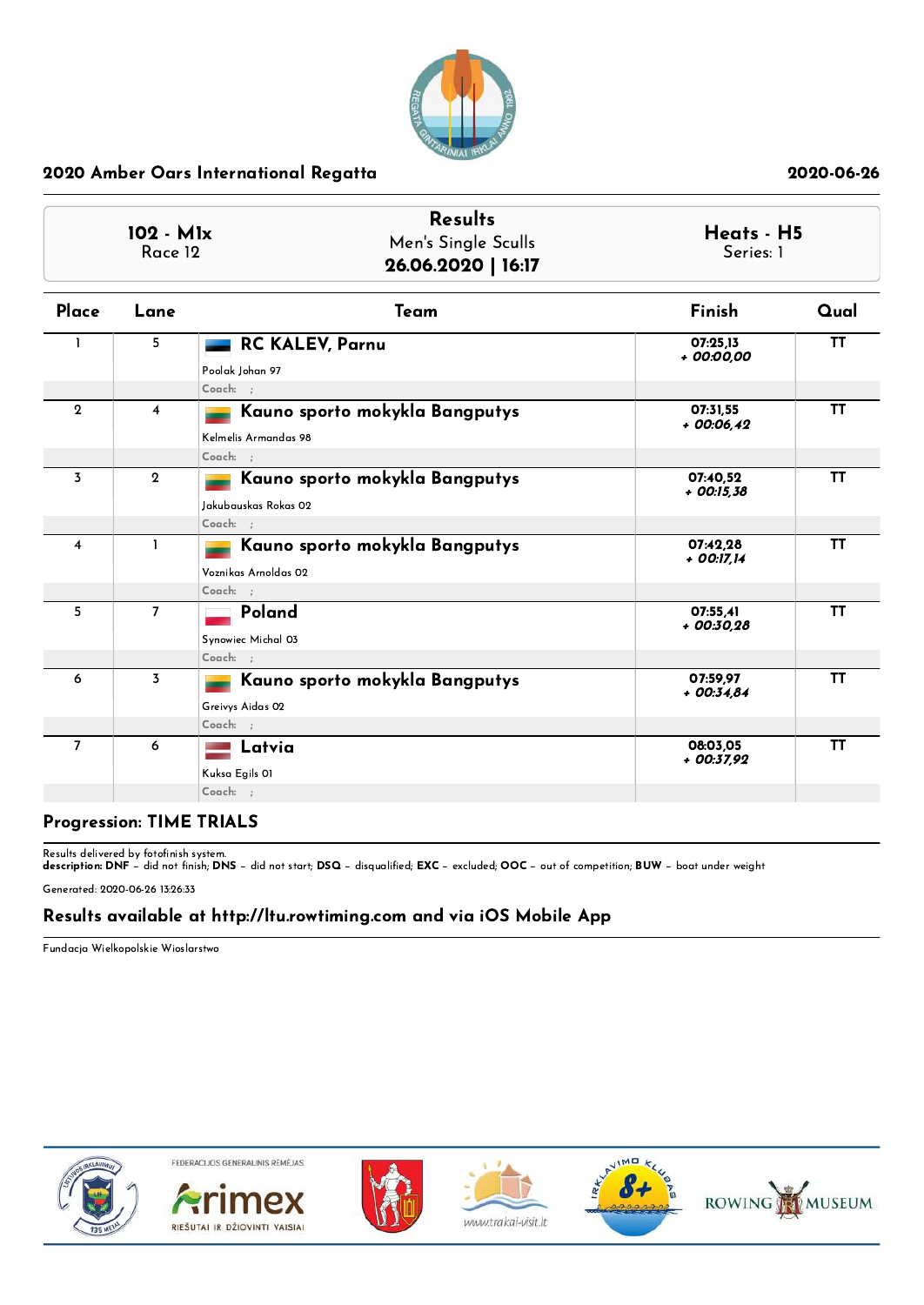

| 102 - M1x<br>Race 13    |                         | <b>Results</b><br>Men's Single Sculls<br>26.06.2020   16:24      | Heats - H6<br>Series: 1  |           |  |
|-------------------------|-------------------------|------------------------------------------------------------------|--------------------------|-----------|--|
| Place                   | Lane                    | Team                                                             | Finish                   | Qual      |  |
|                         | $\overline{7}$          | Germany, Potsdam<br>Imadi Janus 03<br>Coach: ;                   | 07:31,14<br>+ 00:00,00   | <b>TT</b> |  |
| $\mathbf{2}$            | $\mathbf{2}$            | <b>Rowing Club Tallinn 3</b><br>Klein Jaan-sander 02<br>Coach: : | 07:36,91<br>+ 00:05,77   | <b>TT</b> |  |
| $\overline{3}$          | 6                       | Estonia, Parnu rowing club PAR 2<br>Kiradi Mark 02<br>Coach: :   | 07:45,39<br>$+$ 00:14,25 | <b>TT</b> |  |
| $\overline{\mathbf{4}}$ | $\mathbf{I}$            | Klaipedos irklavimo centras<br>Saparavicius Jonas 03<br>Coach: ; | 07:51,28<br>$+00:20.13$  | <b>TT</b> |  |
| 5                       | $\overline{\mathbf{4}}$ | <b>Rowing Club Tallinn 2</b><br>Lindsalu Kristjan 00<br>Coach: ; | 07:59.44<br>+ 00:28,30   | <b>TT</b> |  |
| 6                       | $\overline{3}$          | Trakai<br>Uscila Modestas 03<br>Coach: ;                         | 08:15,05<br>+ 00:43,91   | TT        |  |
| $\overline{7}$          | 5                       | Poland<br>Hyzopski Hubert 05<br>Coach: ;                         | 08:49,66<br>+ 01:18,51   | <b>TT</b> |  |

# Progression: TIME TRIALS

Results delivered by fotofinish system.<br>**description: DNF** − did not finish; **DNS** − did not start; **DSQ** − disqualified; **EXC** − excluded; **OOC** − out of competition; **BUW** − boat under weight

Generated: 2020-06-26 13:34:16

### Results available at http://ltu.rowtiming.com and via iOS Mobile App

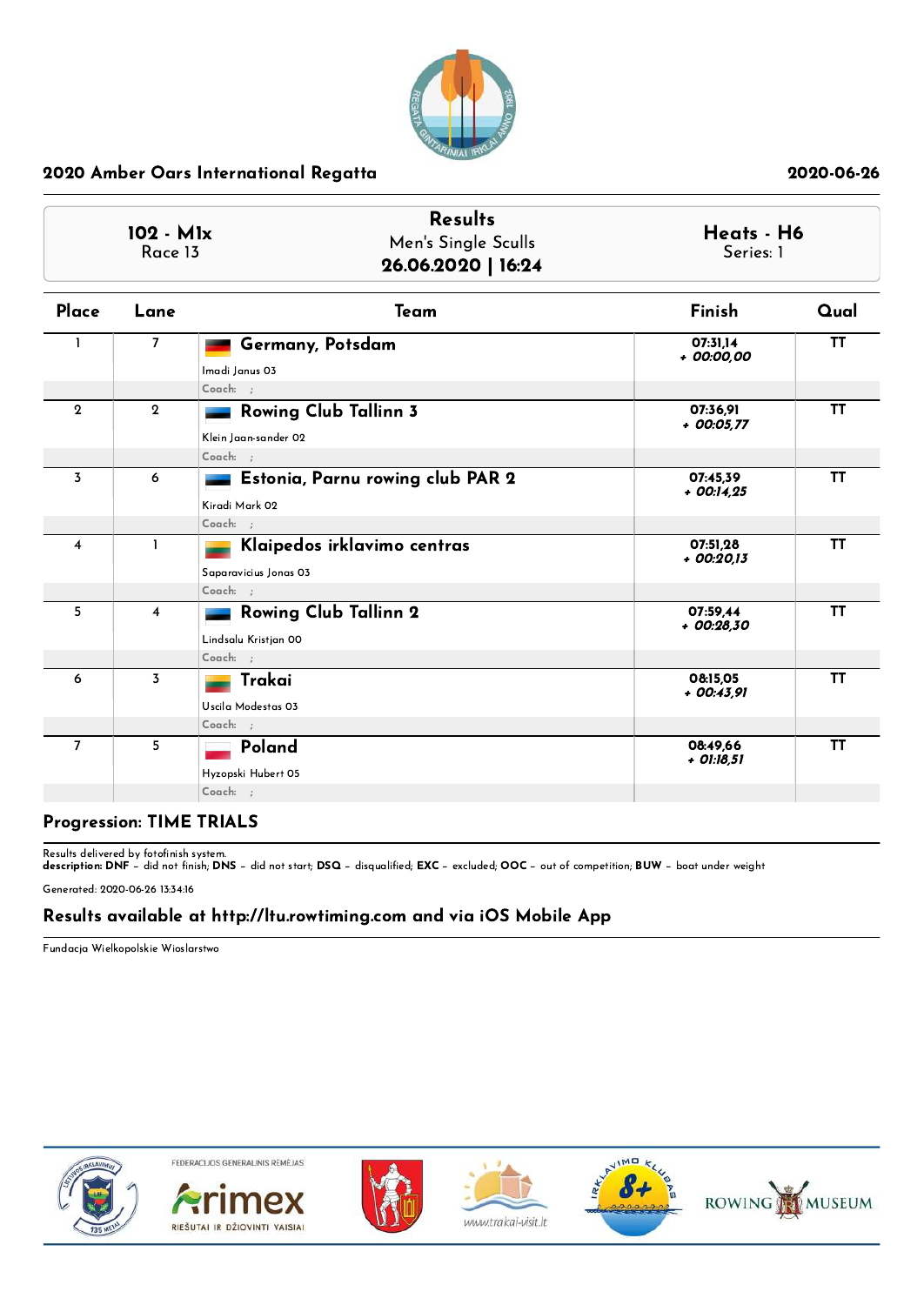

| 102 - M1x<br>Race 14 |                         | <b>Results</b><br>Men's Single Sculls<br>26.06.2020   16:31                               | Heats - H7<br>Series: 1 |           |  |
|----------------------|-------------------------|-------------------------------------------------------------------------------------------|-------------------------|-----------|--|
|                      | Place Lane              | Team                                                                                      | <b>Finish</b>           | Qual      |  |
| $\mathbf{1}$         | 6                       | Kauno r. sporto mokykla - Irklavimo klubas Favoritas<br>Kuskevicius Justas OI<br>Coach: ; | 07:23.32<br>+ 00:00,00  | <b>TT</b> |  |
| $\overline{2}$       | 3                       | Jelgava BJSS1<br>Timbors Janis 99<br>Coach: ;                                             | 07:26,61<br>+ 00:03,29  | <b>TT</b> |  |
| 3                    | $\overline{\mathbf{4}}$ | <b>Rowing Club Tallinn 1</b><br>Timmusk Uku-siim 02<br>Coach: ;                           | 07:31,30<br>+ 00:07,98  | <b>TT</b> |  |
| $\overline{4}$       | 1                       | VMSC-8+<br>Binkis Irvydas 02<br>Coach: ;                                                  | 07:47.10<br>$+00:23.78$ | ΤT        |  |
| 5                    | 5                       | Klaipedos irklavimo centras<br>Volkovas Benas O1<br>Coach: ;                              | 07:57.32<br>+ 00:34.00  | <b>TT</b> |  |
| 6                    | $\overline{7}$          | RC KALEV, Parnu<br>Pargma Romeo 03<br>Coach: ;                                            | 08:10.15<br>$+00:46.82$ | <b>TT</b> |  |
| $\overline{7}$       | $\mathbf 2$             | Klaipedos irklavimo centras<br>Ubartas Eimantas 03<br>Coach: ;                            | 08:21,69<br>$+00:58,37$ | TΤ        |  |

#### Progression: TIME TRIALS

Results delivered by fotofinish system.<br>**description: DNF** − did not finish; **DNS** − did not start; **DSQ** − disqualified; **EXC** − excluded; **OOC** − out of competition; **BUW** − boat under weight

Generated: 2020-06-26 13:40:25

# Results available at http://ltu.rowtiming.com and via iOS Mobile App

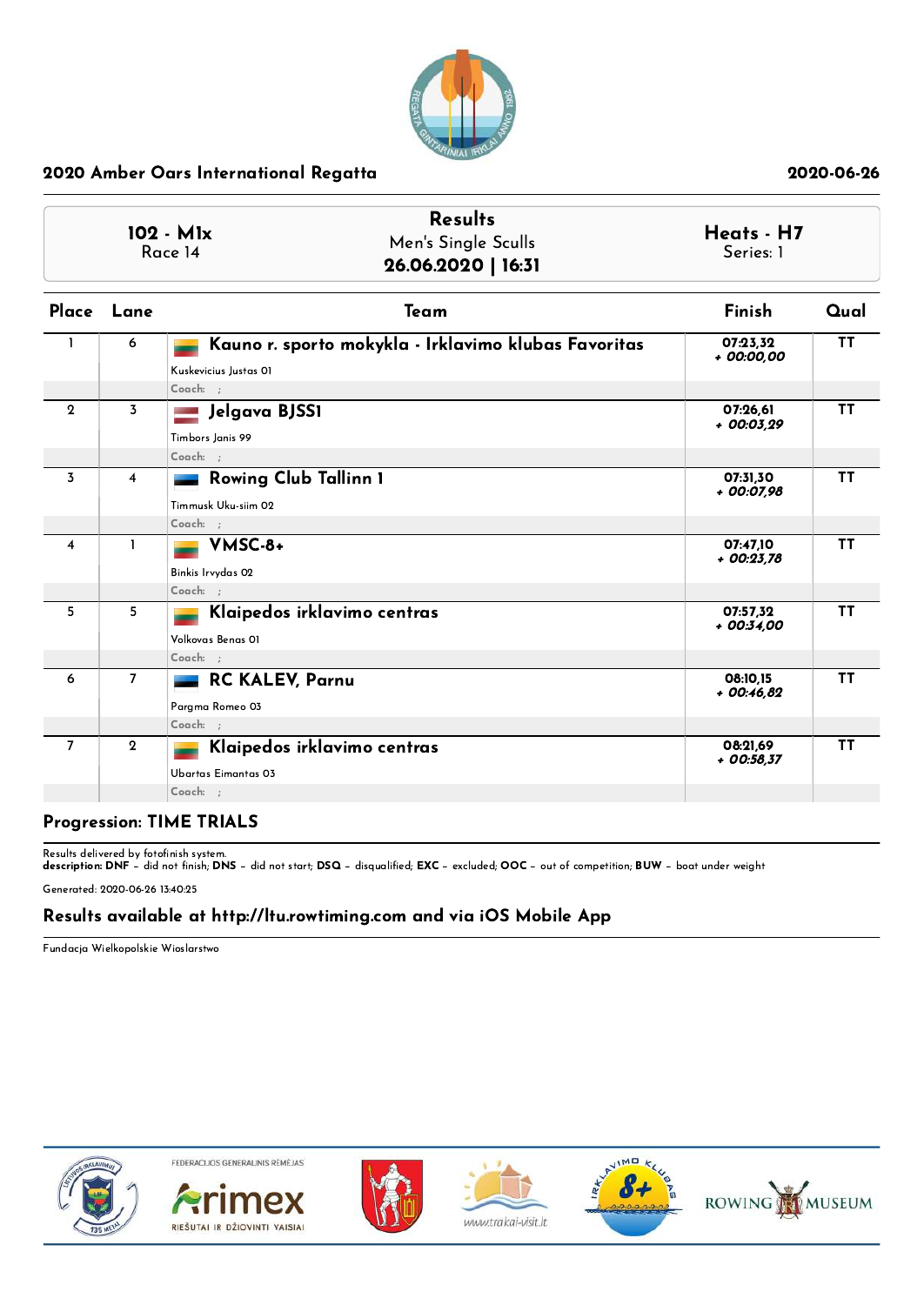

| <b>Results</b><br>$103 - M2$<br>Men's Pair<br>Race 15<br>26.06.2020   16:38 |                | Heats - H1<br>Series: 1                                                                                             |                          |      |
|-----------------------------------------------------------------------------|----------------|---------------------------------------------------------------------------------------------------------------------|--------------------------|------|
|                                                                             | Place Lane     | Team                                                                                                                | Finish                   | Qual |
| $\mathbf{I}$                                                                | 6              | Kauno sporto mokykla Bangputys<br>Juskevicius Mantas 98<br>Stankunas Povilas 97<br>$Coach:$ ;                       | 06:59,30<br>+ 00:00,00   | FA   |
| $\mathbf{2}$                                                                | $\overline{7}$ | Germany, Potsdam<br>Tirrel Tobias 02<br>Paul Marvin 00<br>$Coach:$ :                                                | 07:03,24<br>+ 00:03,93   | FA   |
| 3                                                                           | $\mathbf 2$    | Kauno r. sporto mokykla - Irklavimo klubas Favoritas<br>Stankunas Dovydas 00<br>Stankunas Domantas 00<br>$Coach:$ ; | 07:26,35<br>+ 00:27,05   | FA   |
| $\overline{4}$                                                              | 4              | <b>Rowing and Canoening Club Tartu</b><br>Tamm Taavi 02<br>Uibo Markus 03<br>$Coach:$ ;                             | 07:36,52<br>$+$ 00:37,21 | FB   |
| 5                                                                           | 5              | Estonia, Parnu rowing club PAR 3<br>Maeots Kristofer 02<br>Liier Magnar 03<br>$Coach:$ ;                            | 07:40.36<br>+ 00:41,06   | FB   |
| 6                                                                           | 3              | Siauliai<br>Ausbikavicius Saulius 02<br>Kirda Paulius 02<br>$Coach:$ ;                                              | 07:49,78<br>$+00:50.47$  | FB   |
| $\overline{7}$                                                              | $\mathbf{I}$   | Klaipedos irklavimo centras<br>Galdikas Adelaras 02<br>Romeris Deimantas 03<br>$Coach:$ ;                           | 07:56,56<br>$+$ 00:57,25 | FB   |

# Progression: 1..3->FA | 4..->FB

Results delivered by fotofinish system.<br>**description: DNF** − did not finish; **DNS** − did not start; **DSQ** − disqualified; **EXC** − excluded; **OOC** − out of competition; **BUW** − boat under weight

Generated: 2020-06-26 13:47:21

## Results available at http://ltu.rowtiming.com and via iOS Mobile App

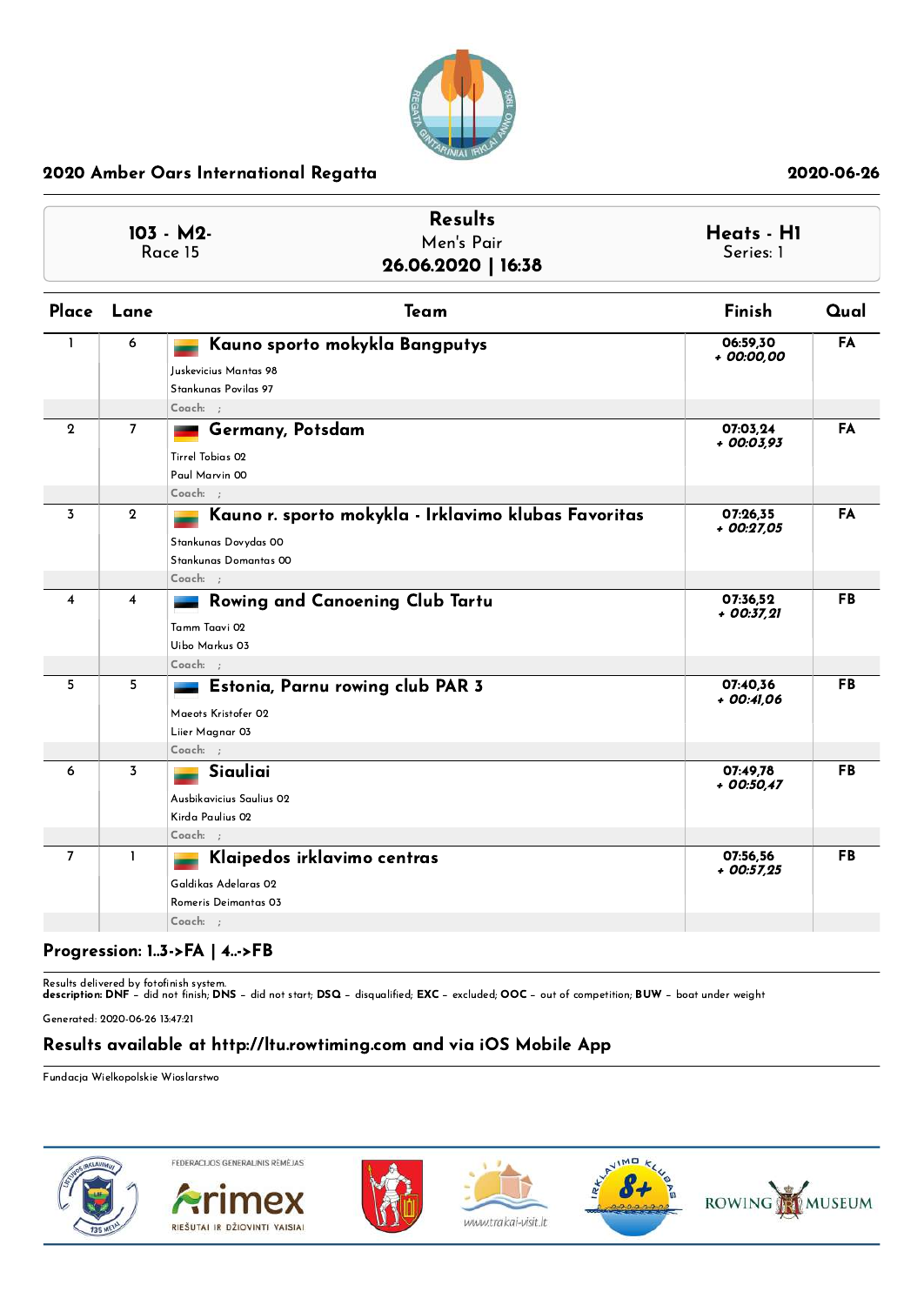

| <b>Results</b><br>103 - M2-<br>Men's Pair<br>Race 16<br>26.06.2020   16:45 |                | Heats - H2<br>Series: 1                                                                                     |                          |           |
|----------------------------------------------------------------------------|----------------|-------------------------------------------------------------------------------------------------------------|--------------------------|-----------|
| Place                                                                      | Lane           | Team                                                                                                        | Finish                   | Qual      |
| $\mathbf{1}$                                                               | $\overline{ }$ | Estonia, Parnu rowing club PAR 1<br>Rahuoja Martin 98<br>Kodasma Margus 98<br>Coach: ;                      | 07:02,79<br>+ 00:00,00   | <b>FA</b> |
| $\overline{2}$                                                             | 4              | Estonia, Parnu rowing club PAR 2<br>Tamjarv Raiko-taave 02<br>Joesaar Rasmus 02<br>Coach: ;                 | 07:11.78<br>+ 00:08,98   | <b>FA</b> |
| 3                                                                          | 5              | <b>VILJANDI RC/ ESTONIA</b><br>Oras Rainer 03<br>Rauba Arved 02<br>Coach: ;                                 | 07:16,13<br>$+$ 00:13,33 | <b>FA</b> |
| $\overline{\mathbf{4}}$                                                    | 3              | Kauno r. sporto mokykla - Irklavimo klubas Favoritas<br>Venskunas Arnas 03<br>Loda Simonas 03<br>$Coach:$ ; | 07:35,33<br>$+00:32.53$  | <b>FB</b> |
| 5                                                                          | $\mathbf{2}$   | Latvia<br>Fedukovics Otto 02<br>Velicko Toms 02<br>Coach: ;                                                 | 07:37,11<br>$+00:34.31$  | <b>FB</b> |
| 6                                                                          | 6              | Irklavimo klubas Gintarinis irklas<br>Avlosevicius Raimondas 82<br>Laucevicius Eimantas 84<br>$Coach:$ ;    | 08:02,60<br>+ 00:59,81   | <b>FB</b> |

# Progression: 1..3->FA | 4..->FB

Results delivered by fotofinish system.<br>**description: DNF** − did not finish; **DNS** − did not start; **DSQ** − disqualified; **EXC** − excluded; **OOC** − out of competition; **BUW** − boat under weight

Generated: 2020-06-26 13:54:06

## Results available at http://ltu.rowtiming.com and via iOS Mobile App

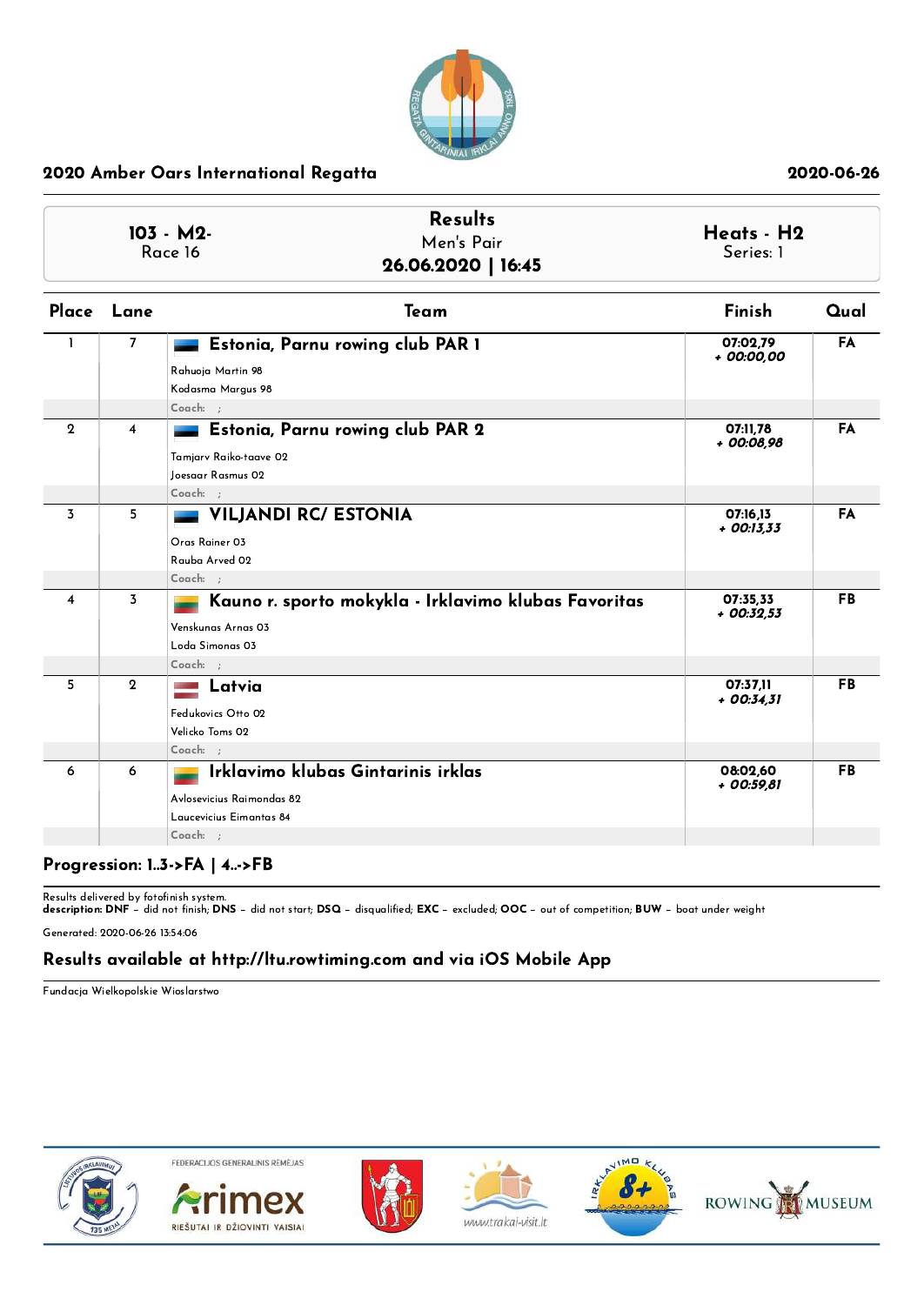

| $104 - M2x$<br>Race 17 |              | <b>Results</b><br>Men's Double Sculls<br>26.06.2020   16:52                                         | Heats - H1<br>Series: 1  |            |
|------------------------|--------------|-----------------------------------------------------------------------------------------------------|--------------------------|------------|
| Place                  | Lane         | Team                                                                                                | Finish                   | Qual       |
|                        | 4            | Kauno sporto mokykla Bangputys<br>Dziaugys Martynas 86<br>Adomavicius Aurimas 93<br>Coach: :        | 06:46,66<br>+ 00:00,00   | <b>FA</b>  |
| $\mathbf{2}$           | 3            | Lithuania<br>Prusinskas Virgilijus OI<br>Masanauskas Titas 01<br>Coach: ;                           | 06:51,40<br>$+$ 00:04,73 | <b>FA</b>  |
| 3                      | 5            | Rowing and Canoening Club Tartu<br>Muda Rein 01<br>Jalakas Mark-theodor OI<br>Coach: ;              | 07:00.66<br>+ 00:14,00   | <b>FB</b>  |
| $\overline{4}$         | 6            | <b>LOTTO Bydgostia</b><br>Wachowicz Dawid 96<br>Krzewinski Radoslaw 98<br>Coach: ;                  | 07:03,60<br>$+$ 00:16,93 | <b>FB</b>  |
| 5                      | $\mathbf{2}$ | Trakai<br>Bareika Donatas 03<br>Golysenko Dominykas 02<br>Coach: ;                                  | 07:12,00<br>$+$ 00:25,33 | <b>ELM</b> |
| 6                      | $\mathbf{I}$ | Kupiskio kuno kulturos ir sporto centras<br>Riauba Domantas 04<br>Slapelis Tautvydas 05<br>Coach: ; | 08:10,42<br>$+$ 01:23,75 | <b>ELM</b> |

# Progression: 1..2->FA | 3..4->FB | 5..->ELM

Results delivered by fotofinish system.<br>**description: DNF** − did not finish; **DNS** − did not start; **DSQ** − disqualified; **EXC** − excluded; **OOC** − out of competition; **BUW** − boat under weight

Generated: 2020-06-26 14:00:47

## Results available at http://ltu.rowtiming.com and via iOS Mobile App

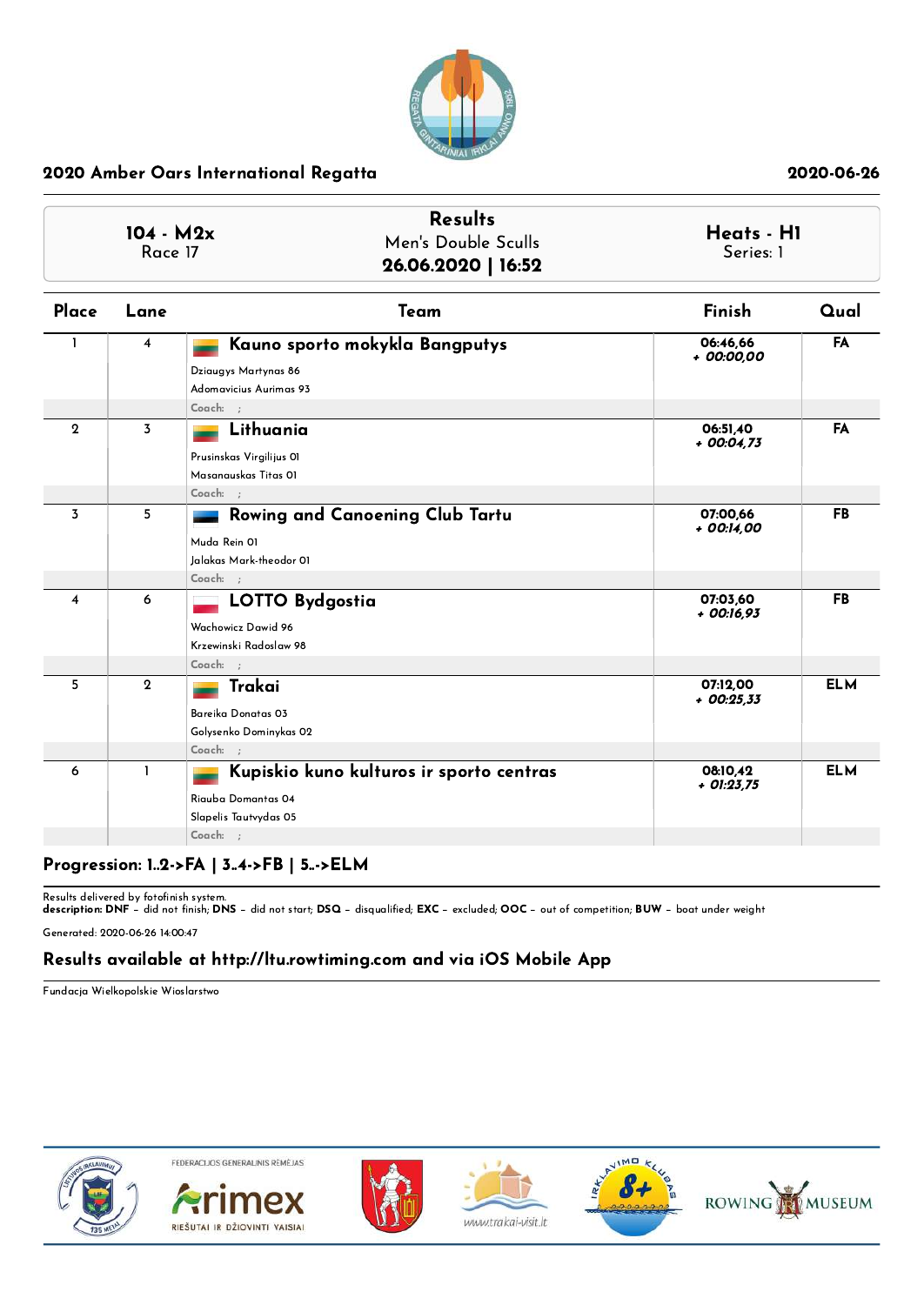

| $104 - M2x$<br>Race 18  |                | <b>Results</b><br>Men's Double Sculls<br>26.06.2020   16:59                                                   | Heats - H2<br>Series: 1  |            |
|-------------------------|----------------|---------------------------------------------------------------------------------------------------------------|--------------------------|------------|
|                         | Place Lane     | Team                                                                                                          | Finish                   | Qual       |
| $\mathbf{I}$            | $\mathbf{2}$   | Lithuania<br>Jancionis Dominykas<br>Nemeravicius Dovydas 96<br>Coach: ;                                       | 06:57,95<br>+ 00:00,00   | <b>FA</b>  |
| $\mathbf 2$             | 6              | Lithuania<br>Cernevicius Paulius 99<br>Marocka Domantas 00<br>Coach: :                                        | 07:10,38<br>$+$ 00:12,43 | FA         |
| 3                       | $\overline{3}$ | Poland<br>Seroka Dawid 03<br>Chroscielewski Dawid 03<br>Coach: ;                                              | 07:16.22<br>$+$ 00:18,27 | <b>FB</b>  |
| $\overline{\mathbf{4}}$ | $\overline{4}$ | <b>Birstono sporto centras</b><br>Daunoravicius Ignas 05<br>Cernevicius Matas 05<br>Coach: :                  | 07:25,85<br>+ 00:27,90   | <b>FB</b>  |
| 5                       | 1              | Kauno sporto mokykla Bangputys<br>Noreika Rojus 03<br>Valasevicius Benas 03<br>Coach: ;                       | 07:47,51<br>$+00:49.56$  | <b>ELM</b> |
| 6                       | 5              | Kauno r. sporto mokykla - Irklavimo klubas Favoritas<br>Kazokaitis Titas 04<br>Virsutis Arijus 04<br>Coach: ; | 07:49,28<br>$+$ 00:51,32 | <b>ELM</b> |

# Progression: 1..2->FA | 3..4->FB | 5..->ELM

Results delivered by fotofinish system.<br>**description: DNF** − did not finish; **DNS** − did not start; **DSQ** − disqualified; **EXC** − excluded; **OOC** − out of competition; **BUW** − boat under weight

Generated: 2020-06-26 14:07:47

## Results available at http://ltu.rowtiming.com and via iOS Mobile App

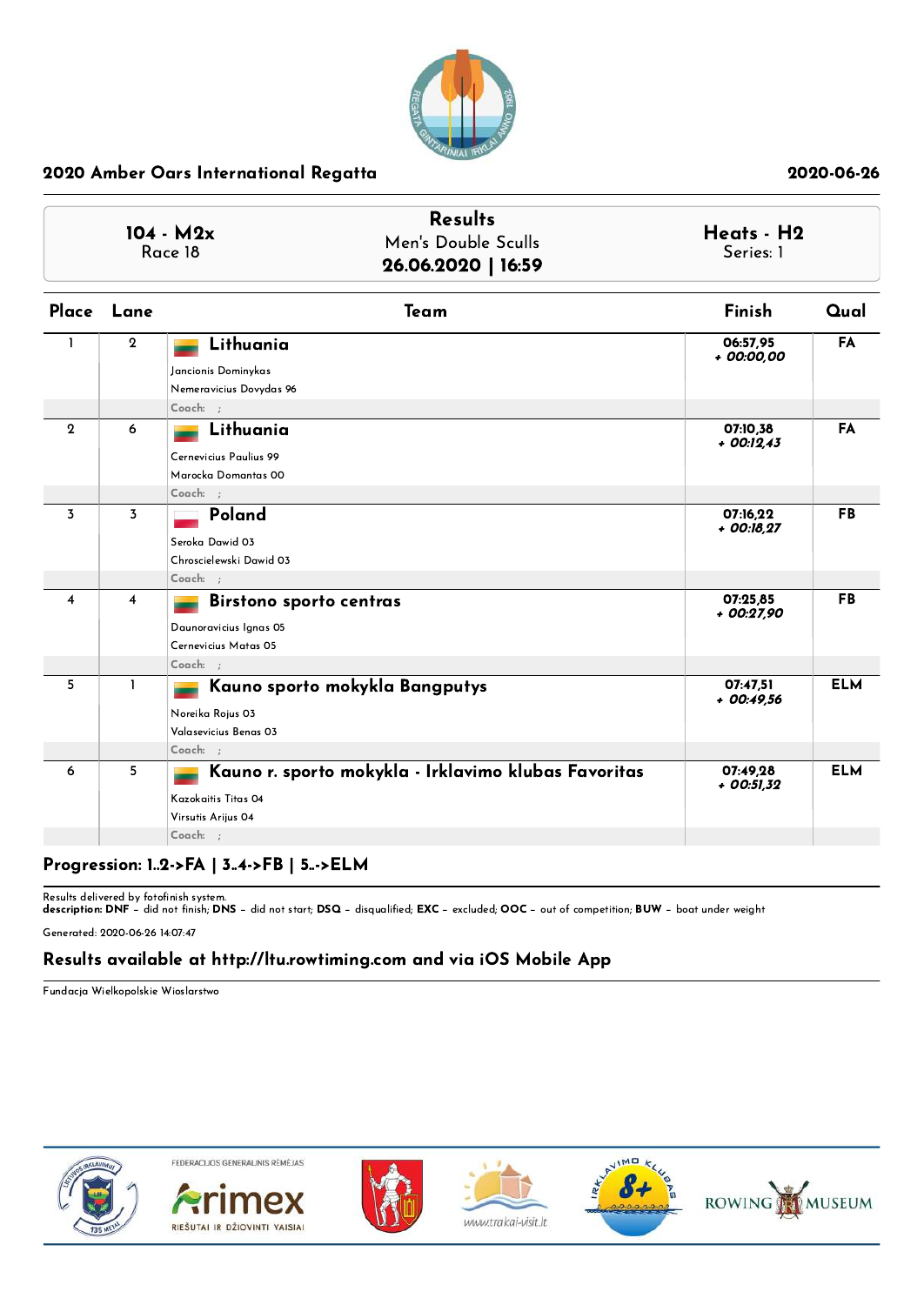

| $104 - M2x$<br>Race 19  |                         | <b>Results</b><br>Men's Double Sculls<br>26.06.2020   17:06                                  | Heats - H3<br>Series: 1  |            |  |
|-------------------------|-------------------------|----------------------------------------------------------------------------------------------|--------------------------|------------|--|
| Place                   | Lane                    | Team                                                                                         | Finish                   | Qual       |  |
|                         | 6                       | <b>VMSC-GLORIA</b><br>Matusevicius Augustinas 01<br>Ilonis Saulius 97<br>Coach: ;            | 07:12,03<br>+ 00:00,00   | FA         |  |
| $\mathbf{2}$            | $\overline{\mathbf{4}}$ | Siauliai<br><b>Baliutavicius Tadas 04</b><br>Daunoras Dzeraldas 03<br>Coach: :               | 07:25,56<br>$+$ 00:13,53 | FA         |  |
| 3                       | $\mathbf{2}$            | <b>VMSC-Regata</b><br>Preidys Kasparas 02<br>Jakubovskij Domantas 04<br>Coach: :             | 07:28.72<br>+ 00:16,69   | <b>FB</b>  |  |
| $\overline{\mathbf{4}}$ | 5                       | Latvia<br>Dulbinskis Norberts 98<br>Skutans Arturs 99<br>Coach: ;                            | 07:35,26<br>$+00:23.23$  | <b>FB</b>  |  |
| 5                       | $\mathbf{I}$            | Kauno sporto mokykla Bangputys<br>Lisauskas Karolis 02<br>Kuzmenko Arnoldas 99<br>$Coach:$ ; | 07:56,34<br>$+$ 00:44,31 | <b>ELM</b> |  |
| 6                       | 3                       | <b>WIR Ilawa Rowing Club</b><br>Grabinski Maksymilian 02<br>Rys Jakub 04<br>$Coach:$ ;       | 08:21,40<br>+ 01:09,37   | <b>ELM</b> |  |

# Progression: 1..2->FA | 3..4->FB | 5..->ELM

Results delivered by fotofinish system.<br>**description: DNF** − did not finish; **DNS** − did not start; **DSQ** − disqualified; **EXC** − excluded; **OOC** − out of competition; **BUW** − boat under weight

Generated: 2020-06-26 14:14:58

### Results available at http://ltu.rowtiming.com and via iOS Mobile App: Lithuanian Rowing

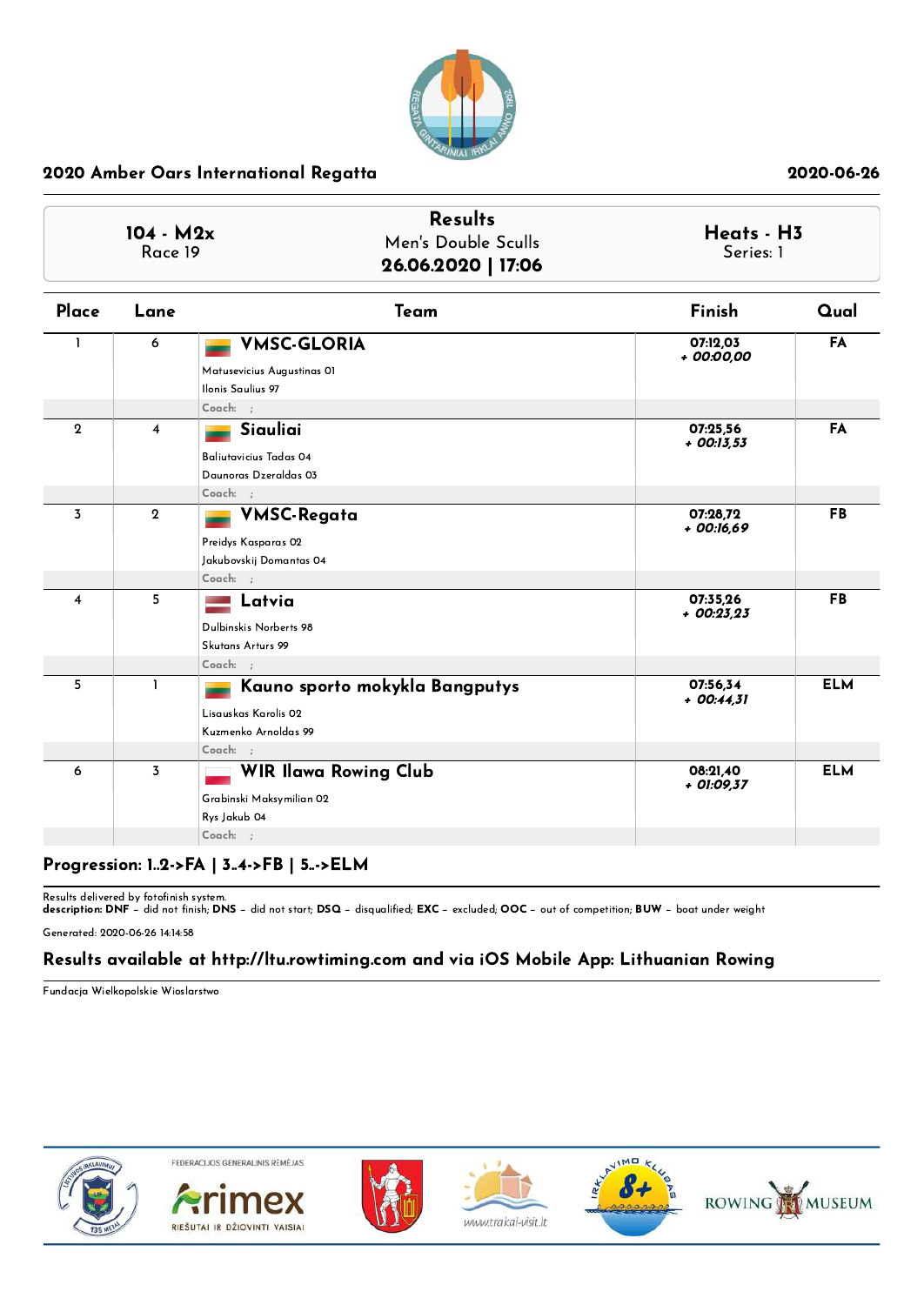

|               | 105 - LW1x<br>Race 20 | <b>Results</b><br>Lightweight women's single sculls<br>26.06.2020   17:13 | Race for lanes - L1<br>Series: 1 |      |
|---------------|-----------------------|---------------------------------------------------------------------------|----------------------------------|------|
| Place         | Lane                  | Team                                                                      | Finish                           | Qual |
|               | 3                     | <b>WIR Ilawa Rowing Club</b><br>lozefowicz Paulina 03                     | 09:10.93<br>+ 00:00.00           |      |
|               |                       | Coach: :                                                                  |                                  |      |
| $\mathcal{Q}$ | 4                     | Kauno sporto mokykla Bangputys<br>Maizvilaite Fale 00                     | 09:17,85<br>+ 00:06,92           |      |

|   | <b>INDIZATIONS</b> LUIS OU       |                         |  |
|---|----------------------------------|-------------------------|--|
|   | Coach:                           |                         |  |
| - | VMSC-8+<br>  Komaraite Julija 00 | 10:08,34<br>$+00:57,41$ |  |
|   | Coach:                           |                         |  |
|   |                                  |                         |  |

### Progression:

Results delivered by fotofinish system.<br>**description: DNF** − did not finish; **DNS** − did not start; **DSQ** − disqualified; **EXC** − excluded; **OOC** − out of competition; **BUW** − boat under weight

Generated: 2020-06-26 14:23:46

## Results available at http://ltu.rowtiming.com and via iOS Mobile App: Lithuanian Rowing

Fundacja Wielkopolskie Wioslarstwo











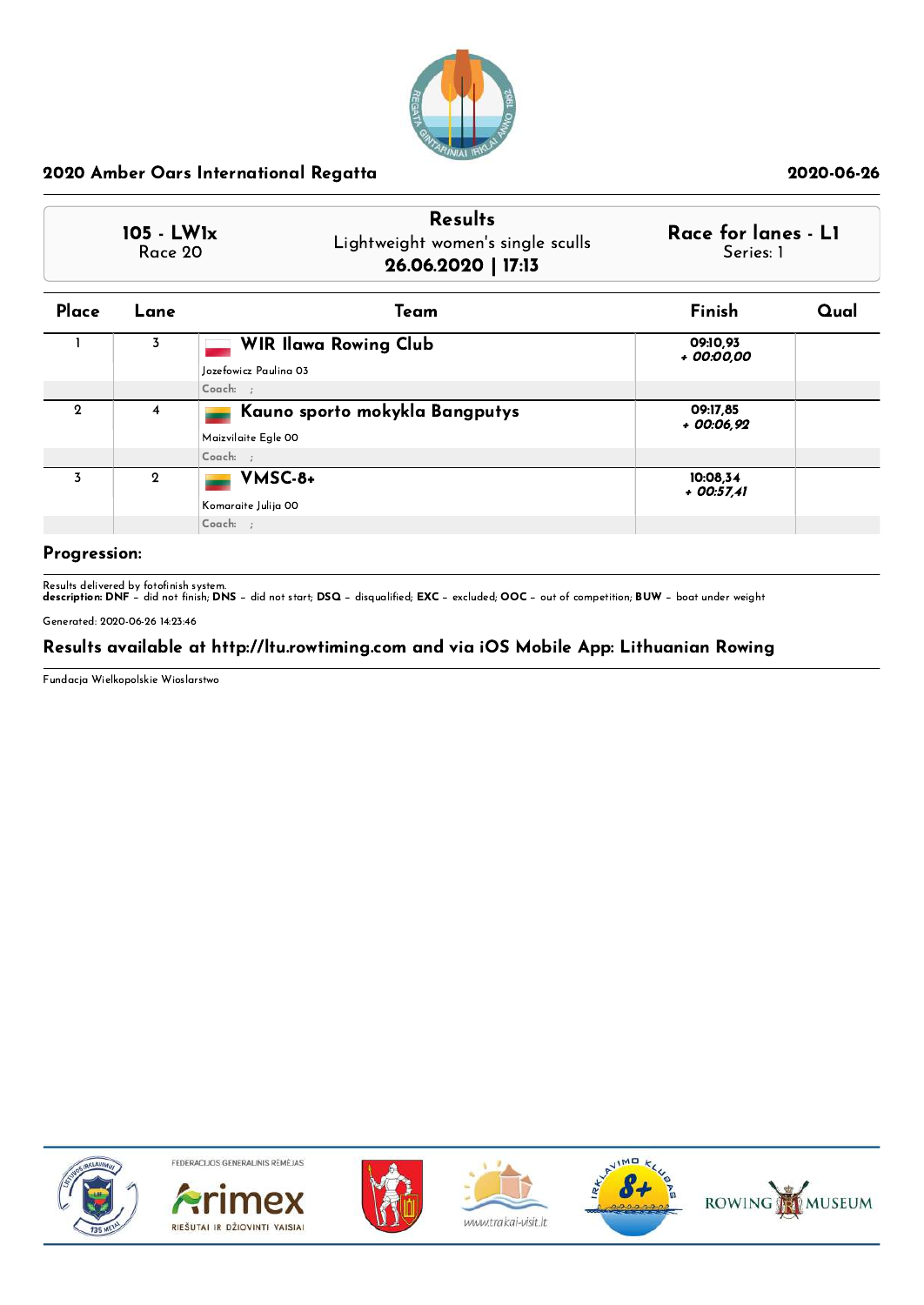

| 106 - W2-<br>Race 21 |                | <b>Results</b><br>Women's Pair<br>26.06.2020   17:20                                                               | Race for lanes - L1<br>Series: 1 |      |  |
|----------------------|----------------|--------------------------------------------------------------------------------------------------------------------|----------------------------------|------|--|
|                      | Place Lane     | Team                                                                                                               | Finish                           | Qual |  |
| $\mathbf{1}$         | $\overline{2}$ | Germany, Potsdam<br>Schade Louisa 00<br>Obenaus Gerlinde 00<br>Coach: :                                            | 07:51,46<br>+ 00:00,00           |      |  |
| $\overline{2}$       | 5              | Germany, Potsdam<br>Ficher Franziska 03<br>Kerstan Klara 02<br>Coach: ;                                            | 08:19,30<br>$+00:27,84$          |      |  |
| 3                    | 4              | Trakai<br>Kralikaite Kamile 01<br>Medelinskaite leva 99<br>Coach: :                                                | 08:38,36<br>$+00:46.90$          |      |  |
| 4                    | $\mathbf{I}$   | Trakai<br>Bartkute Ingrida 00<br>Putnaite Vilmante 02<br>Coach: :                                                  | 08:39,28<br>+ 00:47,81           |      |  |
| 5                    | 6              | Kauno r. sporto mokykla - Irklavimo klubas Favoritas<br>Mariniciute leva 03<br>Vaskeviciute Guste 04<br>$Coach:$ ; | 09:08,19<br>$+$ 01:16,73         |      |  |
| 6                    | 3              | <b>LOTTO Bydgostia</b><br>Borzyszkowska Zofia 02<br>Semrau Kornelia 02<br>$Coach:$ ;                               | 09:21,25<br>+ 01:29,79           |      |  |

### Progression:

Results delivered by fotofinish system.<br>**description: DNF** − did not finish; **DNS** − did not start; **DSQ** − disqualified; **EXC** − excluded; **OOC** − out of competition; **BUW** − boat under weight

Generated: 2020-06-26 14:29:53

### Results available at http://ltu.rowtiming.com and via iOS Mobile App: Lithuanian Rowing

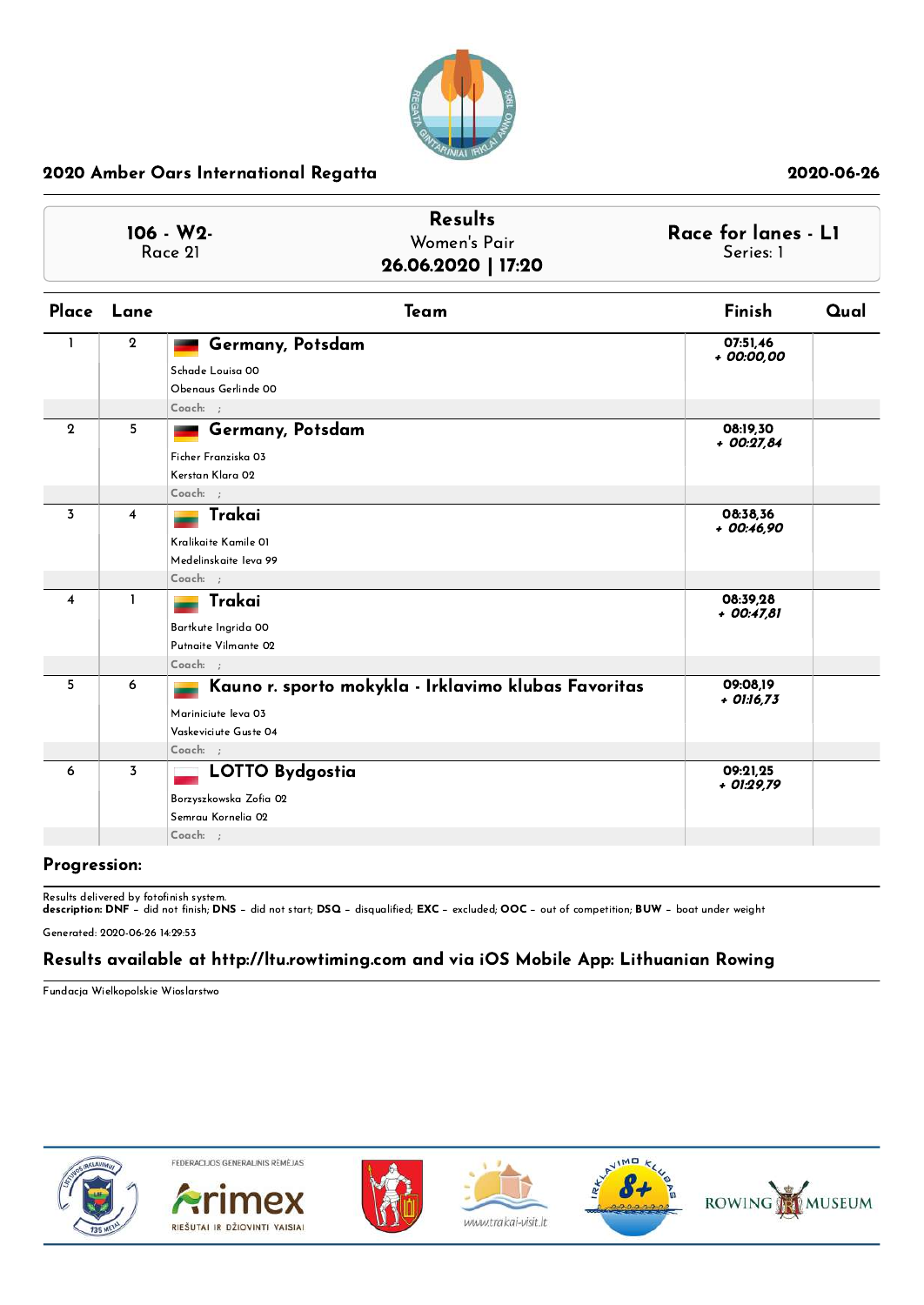

|                | 107 - LM1x<br>Race 22 | <b>Results</b><br>Lightweight Men's Single Sculls<br>26.06.2020   17:27 | Heats - H1<br>Series: 1  |           |
|----------------|-----------------------|-------------------------------------------------------------------------|--------------------------|-----------|
| Place          | Lane                  | Team                                                                    | Finish                   | Qual      |
|                |                       | Rowing and Canoening Club Tartu<br>Loot Elar 99<br>Coach: ;             | 07:40.14<br>+ 00:00.00   | <b>FA</b> |
| $\mathbf{Q}$   | 5                     | RC KALEV, Parnu<br>Koppel Ander 98<br>Coach: ;                          | 07:56.10<br>$+$ 00:15,96 | FA        |
| 3              | 6                     | <b>LOTTO Bydgostia</b><br>Paczkowski Dariusz 95<br>Coach: :             | 07:57.73<br>$+$ 00:17.59 | FA        |
| $\overline{4}$ | 3                     | <b>Rowing Club Tallinn</b><br>Lipintsov Aleksei 82<br>Coach: :          | 08:05.67<br>$+00:25.53$  | <b>FB</b> |
| 5              | $\overline{4}$        | Kauno sporto mokykla Bangputys<br>Cepys Aivaras 03<br>Coach: :          | 08:29.63<br>$+00:49.49$  | <b>FB</b> |
| 6              | $\mathbf{2}$          | <b>WIR Ilawa Rowing Club</b><br>Jezynski Mateusz 04<br>$Coach:$ :       | 09:17.22<br>+ 01:37,08   | <b>FB</b> |

### Progression: 1..3->FA | 4..->FB

Results delivered by fotofinish system.<br>**description: DNF** − did not finish; **DNS** − did not start; **DSQ** − disqualified; **EXC** − excluded; **OOC** − out of competition; **BUW** − boat under weight

Generated: 2020-06-26 14:39:17

# Results available at http://ltu.rowtiming.com and via iOS Mobile App: Lithuanian Rowing

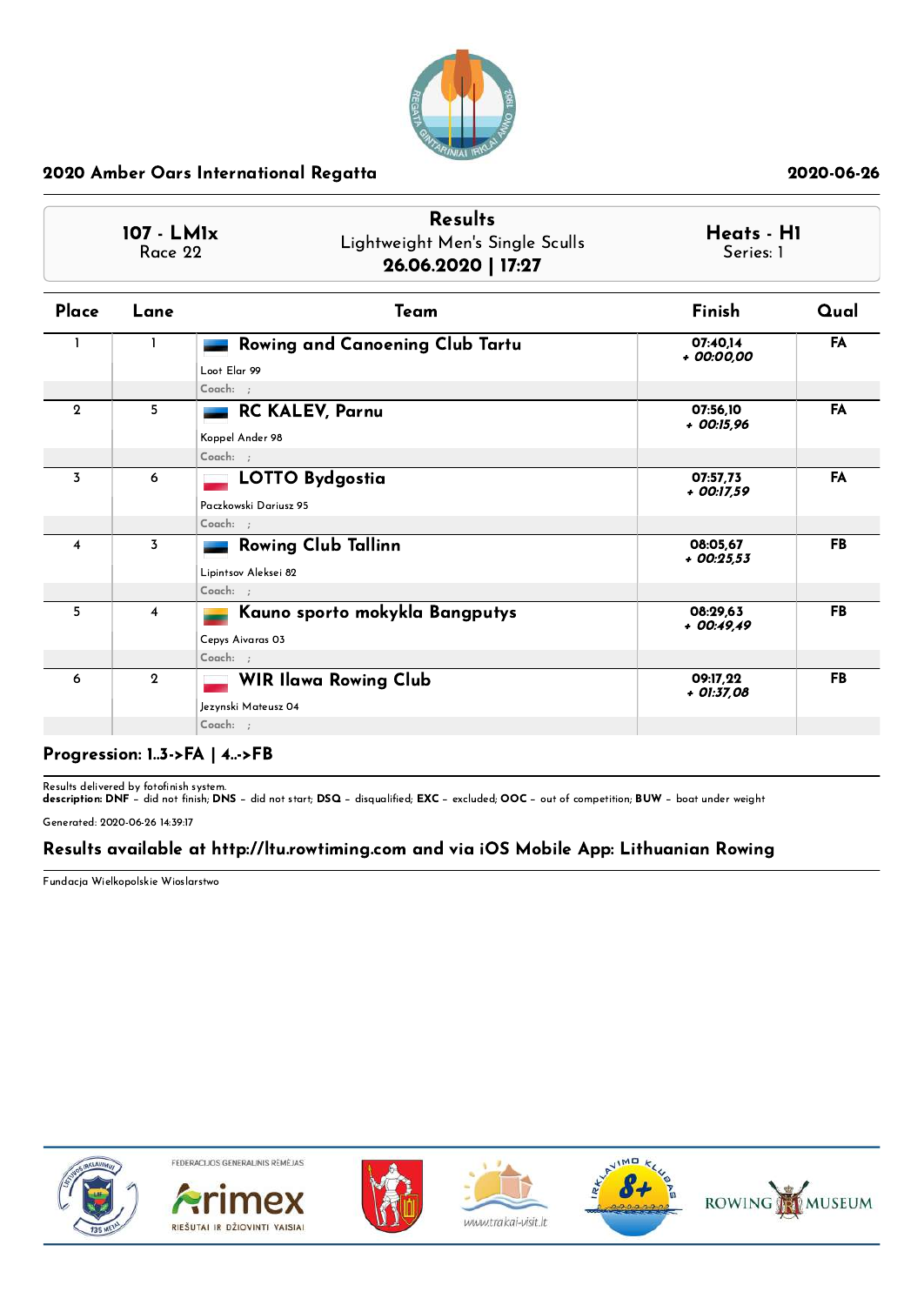

|                  | 107 - LM1x<br>Race 23 | <b>Results</b><br>Lightweight Men's Single Sculls<br>26.06.2020   17:34 | Heats - H2<br>Series: 1  |           |
|------------------|-----------------------|-------------------------------------------------------------------------|--------------------------|-----------|
| Place            | Lane                  | Team                                                                    | Finish                   | Qual      |
|                  | 5                     | Rowing and Canoening Club Tartu<br>Ule Ken-markus 03                    | 08:18.18<br>+ 00:00,00   | <b>FA</b> |
| $\mathbf{2}$     | 3                     | Coach: ;<br>Jelgava BJSS<br>Samsonovs Nikita 00                         | 08:19.87<br>+ 00:01,68   | FA        |
| $\overline{3}$   | $\overline{4}$        | Coach: ;<br><b>LOTTO Bydgostia</b><br>Frontczak Mikolaj 01<br>Coach: :  | 08:24.20<br>+ 00:06,01   | FA        |
| $\boldsymbol{4}$ | 6                     | Rowing and Canoening Club Tartu<br>Siiman Martin 03<br>Coach: ;         | 08:32.16<br>$+$ 00:13,97 | FB        |
| 5                | $\overline{2}$        | Kauno sporto mokykla Bangputys<br>Daugela Elijus 05<br>Coach: ;         | 09:34,51<br>$+$ 01:16,32 | <b>FB</b> |
| 6                | $\mathbf{I}$          | Trakai<br>Nescerenko Arturas 00<br>Coach: ;                             | 09:46.52<br>+ 01:28,33   | <b>FB</b> |

### Progression: 1..3->FA | 4..->FB

Results delivered by fotofinish system.<br>**description: DNF** − did not finish; **DNS** − did not start; **DSQ** − disqualified; **EXC** − excluded; **OOC** − out of competition; **BUW** − boat under weight

Generated: 2020-06-26 14:44:42

# Results available at http://ltu.rowtiming.com and via iOS Mobile App: Lithuanian Rowing

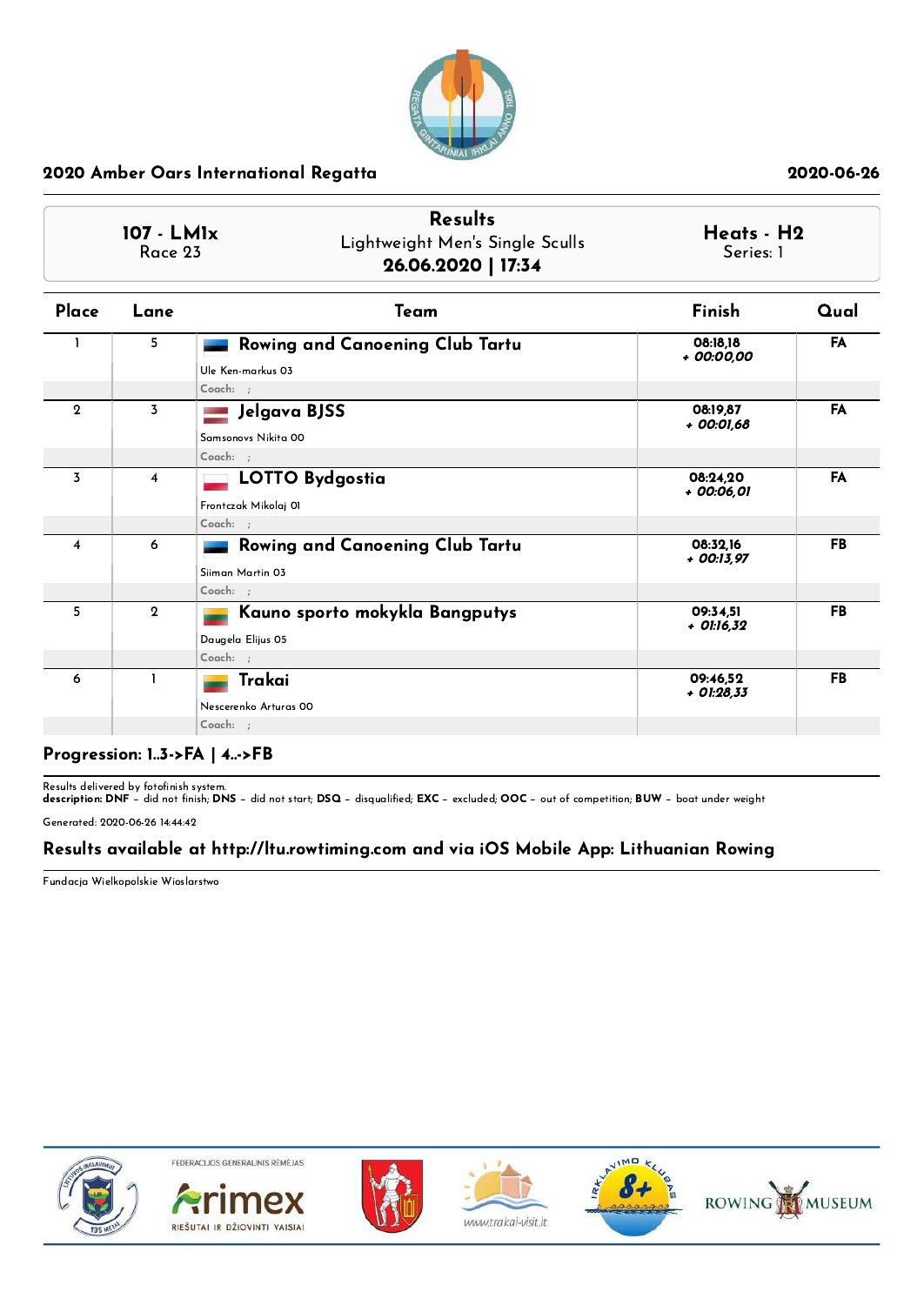

|              | 108 - W2x<br>Race 24    | <b>Results</b><br>Women's Double Sculls<br>26.06.2020   17:41                                   | Heats - H1<br>Series: 1 |           |
|--------------|-------------------------|-------------------------------------------------------------------------------------------------|-------------------------|-----------|
| Place        | Lane                    | Team                                                                                            | Finish                  | Qual      |
| 1            | 3                       | <b>RC KALEV, Parnu</b><br>Nommsalu Jane-riin 03<br>Vilbaste Kadri 01<br>Coach: :                | 08:31,74<br>+ 00:00,00  | FA        |
| $\mathbf{2}$ | $\overline{7}$          | Kauno sporto mokykla Bangputys<br>Nabazaite Emilija 04<br>Dambrauskaite Mija 03<br>Coach: ;     | 08:46.43<br>+ 00:14,68  | FA        |
| 3            | $\mathbf 2$             | Klaipedos irklavimo centras<br>Simkute Karolina 02<br>Klumbyte Auguste 03<br>Coach: ;           | 08:59,36<br>$+00:27.62$ | FA        |
| 4            | $\mathbf{I}$            | <b>Rowing and Canoening Club Tartu</b><br>Luts Sigrid 02<br>Tammi Eliise 05<br>Coach: :         | 09:03.55<br>+ 00:31,80  | FB        |
| 5            | 6                       | Jelgava BJSS3<br>and come<br>Meiere leva Kellija 03<br>Kokta Sanija 03<br>Coach: ;              | 09:20,67<br>+ 00:48,92  | <b>FB</b> |
| 6            | $\overline{\mathbf{4}}$ | Jelgava BJSS1<br>e de cine<br>Cartes<br>Barovska Anete 03<br>Freimane Aleksandra 04<br>Coach: ; | 09:24,14<br>+ 00:52,39  | FB        |
|              | 5                       | <b>WIR Ilawa Rowing Club</b><br>Sagan Aleksandra 05<br>Gaudyn Zuzanna 05<br>$Coach:$ ;          | <b>DNS</b>              |           |

# Progression: 1..3->FA | 4..->FB

Results delivered by fotofinish system.<br>**description: DNF** − did not finish; **DNS** − did not start; **DSQ** − disqualified; **EXC** − excluded; **OOC** − out of competition; **BUW** − boat under weight

Generated: 2020-06-26 14:52:07

## Results available at http://ltu.rowtiming.com and via iOS Mobile App: Lithuanian Rowing

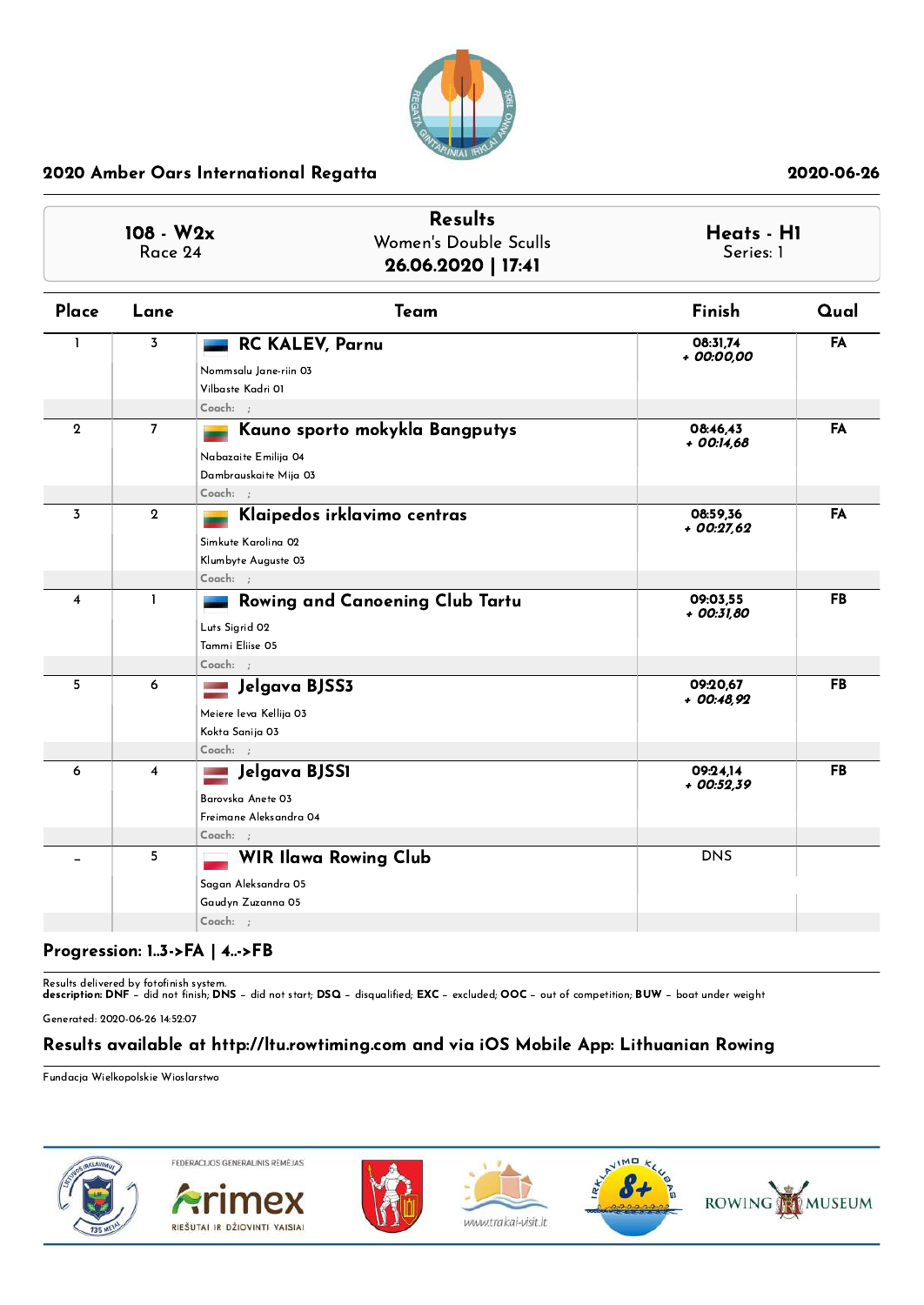

|                | 108 - W2x<br>Race 25    | <b>Results</b><br>Women's Double Sculls<br>26.06.2020   17:48                    | Heats - H2<br>Series: 1  |           |
|----------------|-------------------------|----------------------------------------------------------------------------------|--------------------------|-----------|
| Place          | Lane                    | Team                                                                             | Finish                   | Qual      |
| 1              | $\overline{\mathbf{4}}$ | Lithuania<br>Valciukaite Milda 94<br>Adomaviciute Ieva 94<br>Coach: ;            | 07:44,91<br>+ 00:00,00   | FA        |
| $\mathbf{2}$   | $\mathbf{2}$            | Estonia, Parnu rowing club PAR<br>Aron Anabel 01<br>Alttoa Grete 00<br>Coach: ;  | 08:02,62<br>+ 00:17,70   | FA        |
| $\overline{3}$ | $\overline{7}$          | Latvia<br>Svirska Olga 86<br>Bole Evita 90<br>Coach: ;                           | 08:08,21<br>$+00:23.29$  | FA        |
| 4              | 5                       | Jelgava BJSS2<br>Rudmieze Monta Anna 03<br>Bumbiere Kristine 03<br>Coach: ;      | 08:47,43<br>+ 01:02,51   | <b>FB</b> |
| 5              | 3                       | <b>MSG SASS, Latvia</b><br>Niedra Dinija Paula 04<br>Krone Austra 06<br>Coach: ; | 08:51,05<br>+ 01:06,13   | FB        |
| 6              | 6                       | Siauliai<br><b>Budryte Domante 03</b><br>Mikalauskaite Vytaute 06<br>Coach: ;    | 09:17,67<br>$+$ 01:32,75 | FB        |

# Progression: 1..3->FA | 4..->FB

Results delivered by fotofinish system.<br>**description: DNF** − did not finish; **DNS** − did not start; **DSQ** − disqualified; **EXC** − excluded; **OOC** − out of competition; **BUW** − boat under weight

Generated: 2020-06-26 14:58:15

### Results available at http://ltu.rowtiming.com and via iOS Mobile App: Lithuanian Rowing

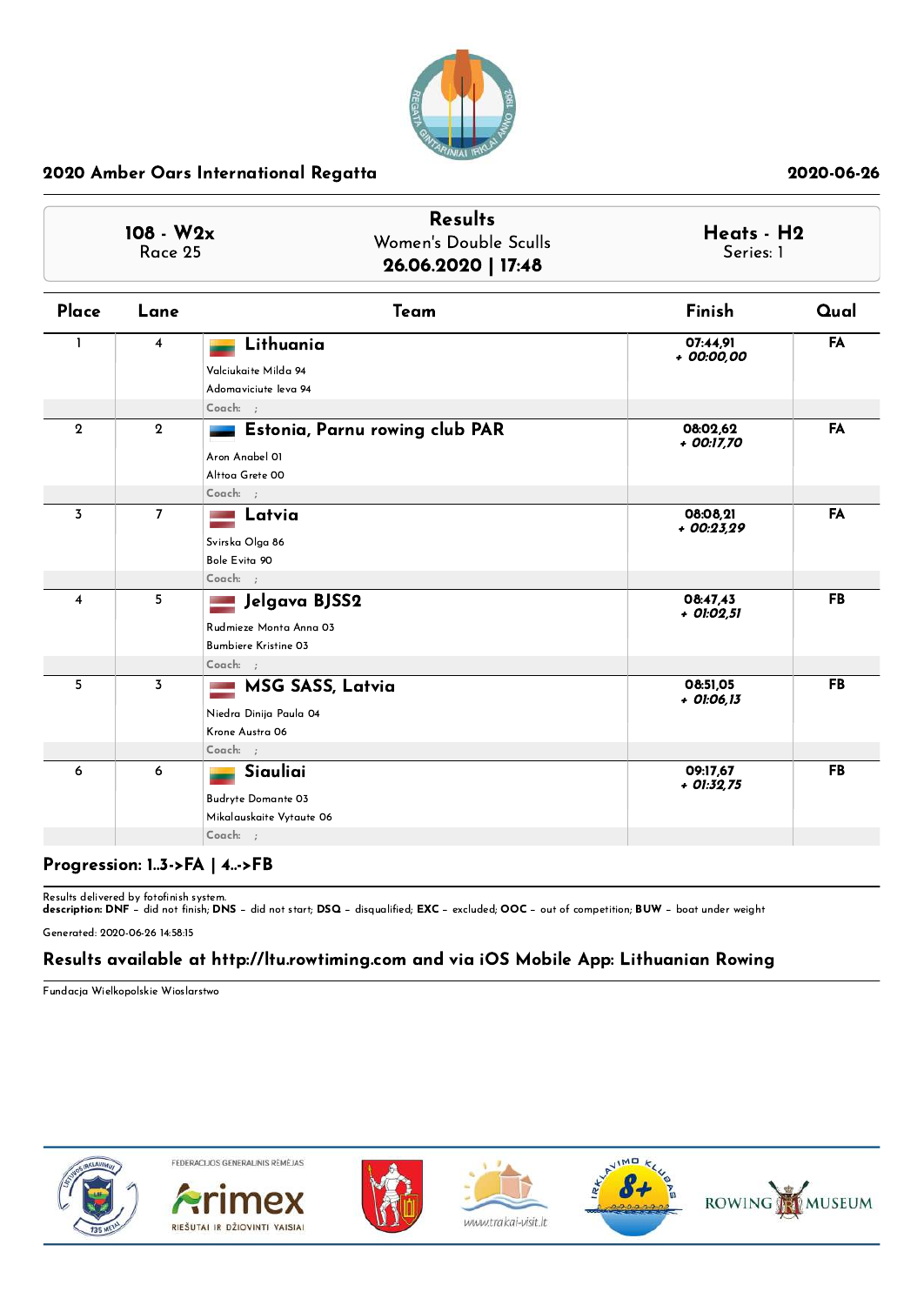

| 109 - M4-<br>Race 26 | <b>Results</b><br>Men's Four<br>26.06.2020   17:55 | Race for lanes - L1<br>Series: 1 |
|----------------------|----------------------------------------------------|----------------------------------|
|                      |                                                    |                                  |

| Place        | Lane           | Team                        | Finish                  | Qual |
|--------------|----------------|-----------------------------|-------------------------|------|
|              | 3              | Klaipedos irklavimo centras | 07:07,99<br>+ 00:00,00  |      |
|              |                | Brusokas Paulius 03         |                         |      |
|              |                | Babarskas Linas 03          |                         |      |
|              |                | Urbonas Ignas 03            |                         |      |
|              |                | Saparavicius Jonas 03       |                         |      |
|              |                | Coach: ;                    |                         |      |
| $\mathbf{2}$ | $\overline{4}$ | Klaipedos irklavimo centras | 07:57,16<br>$+00:49.17$ |      |
|              |                | Babarskas Edvardas 95       |                         |      |
|              |                | Venckus Valdas 00           |                         |      |
|              |                | Muravjov Artur 97           |                         |      |
|              |                | Vaitkunas Tautvydas 95      |                         |      |
|              |                | Coach: ;                    |                         |      |

### Progression:

Results delivered by fotofinish system.<br>**description: DNF** − did not finish; **DNS** − did not start; **DSQ** − disqualified; **EXC** − excluded; **OOC** − out of competition; **BUW** − boat under weight

Generated: 2020-06-26 15:03:45

### Results available at http://ltu.rowtiming.com and via iOS Mobile App: Lithuanian Rowing

Fundacja Wielkopolskie Wioslarstwo











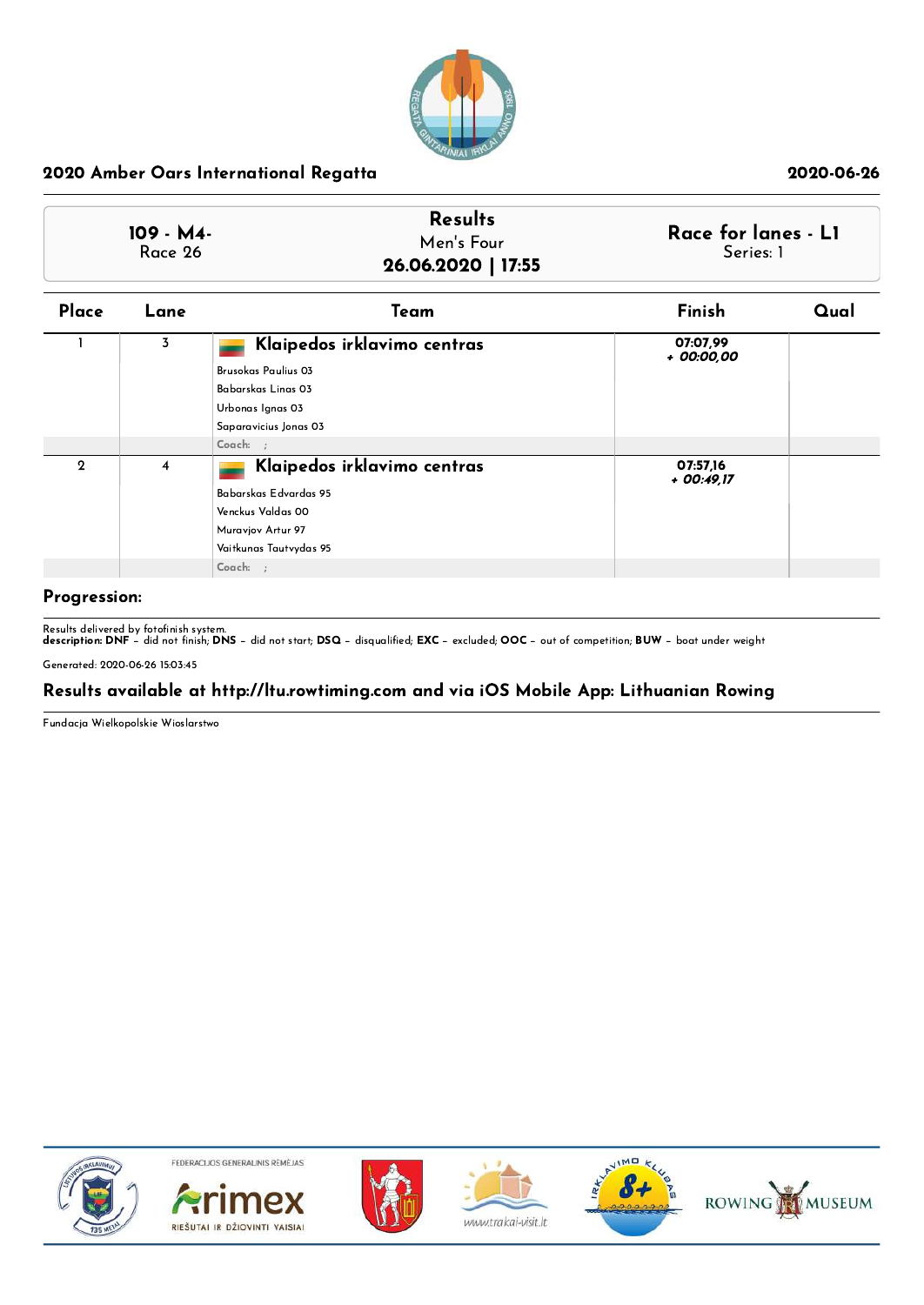

|                |              | $110 - W4x$<br>Race 27                                                                                                                                             | <b>Results</b><br>Women's Quadruple Sculls<br>26.06.2020   18:02 | Race for lanes - L1<br>Series: 1 |      |
|----------------|--------------|--------------------------------------------------------------------------------------------------------------------------------------------------------------------|------------------------------------------------------------------|----------------------------------|------|
| Place          | Lane         | Team                                                                                                                                                               |                                                                  | Finish                           | Qual |
| $\mathbf{I}$   | $\mathbf{2}$ | Gineviciute Agne 98<br>Juzenaite Ugne<br>Kazlauskaite Martyna OI<br>Senkute Viktorija 96<br>$Coach:$ ;                                                             |                                                                  | 07:40,56<br>+ 00:00,00           |      |
| $\mathbf{2}$   | 4            | Siauliai<br>Navickaite Roberta 95<br>Zilionyte Kamile 02<br>Nazarenkaite Nomeda 02<br>Morkunaite Raminta 01<br>Coach: ;                                            |                                                                  | 07:51,83<br>+ 00:11,26           |      |
| $\overline{3}$ | 1            | <b>LOTTO Bydgostia</b><br>Blaszczyk Monika 02<br>Wasela Paulina 01<br>Szczerba Zuzanna OI<br>Kania Oliwia 00                                                       |                                                                  | 07:57,22<br>$+$ 00:16,66         |      |
| 4              | 5            | Coach: :<br>Poland<br>Gredel Wiktoria 03<br>Kosiorek Aleksandta 03<br>Zukowska Maria 04<br>Krystochowicz Adrianna 02<br>Coach: ;                                   |                                                                  | 08:11,88<br>$+$ 00:31,31         |      |
| 5              | 3            | Kauno r. sporto mokykla - Irklavimo klubas Favoritas<br>Cernauskaite Migle 05<br>Uleckaite Auguste 05<br>Sablinskaite Auguste 06<br>Auglyte Silvija 06<br>Coach: ; |                                                                  | 09:04,42<br>$+$ 01:23,85         |      |

### Progression:

Results delivered by fotofinish system.<br>**description: DNF** − did not finish; **DNS** − did not start; **DSQ** − disqualified; **EXC** − excluded; **OOC** − out of competition; **BUW** − boat under weight

Generated: 2020-06-26 15:12:18

## Results available at http://ltu.rowtiming.com and via iOS Mobile App: Lithuanian Rowing

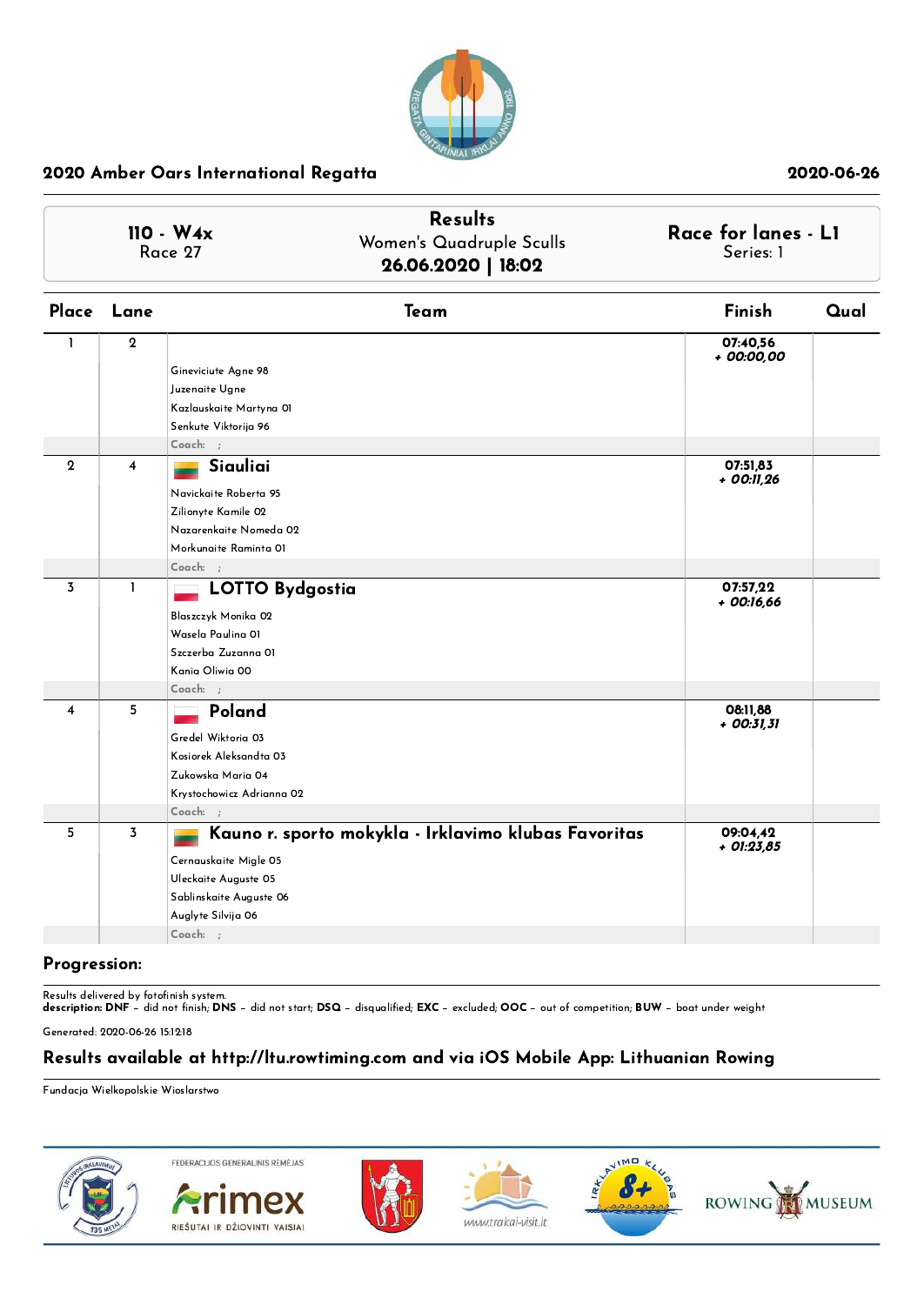

| $111 - W8 +$<br>Race 28 | <b>Results</b><br>Women's Eight<br>26.06.2020   18:09 | Race for lanes - L1<br>Series: 1 |
|-------------------------|-------------------------------------------------------|----------------------------------|
|-------------------------|-------------------------------------------------------|----------------------------------|

| Place | Lane | Team                                                                                                                                                                               | Finish                 | Qual |
|-------|------|------------------------------------------------------------------------------------------------------------------------------------------------------------------------------------|------------------------|------|
|       | 3    | International<br>Graziene Nijole 60<br>Vimk Jolanta 78<br>Aginta Puncule Ilze 70<br>Orbitane Renate 70<br>Kaufmane Lolita 60<br>Line Renate 66<br>Vosu Ingrid 62<br>Rimkus Vita 65 | 09:06,09<br>+ 00:00,00 |      |
|       |      | Pasparne Iveta 62<br>Coach: ;                                                                                                                                                      |                        |      |

## Progression:

Results delivered by fotofinish system.<br>**description: DNF** − did not finish; **DNS** − did not start; **DSQ** − disqualified; **EXC** − excluded; **OOC** − out of competition; **BUW** − boat under weight

Generated: 2020-06-26 15:18:12

## Results available at http://ltu.rowtiming.com and via iOS Mobile App: Lithuanian Rowing

Fundacja Wielkopolskie Wioslarstwo











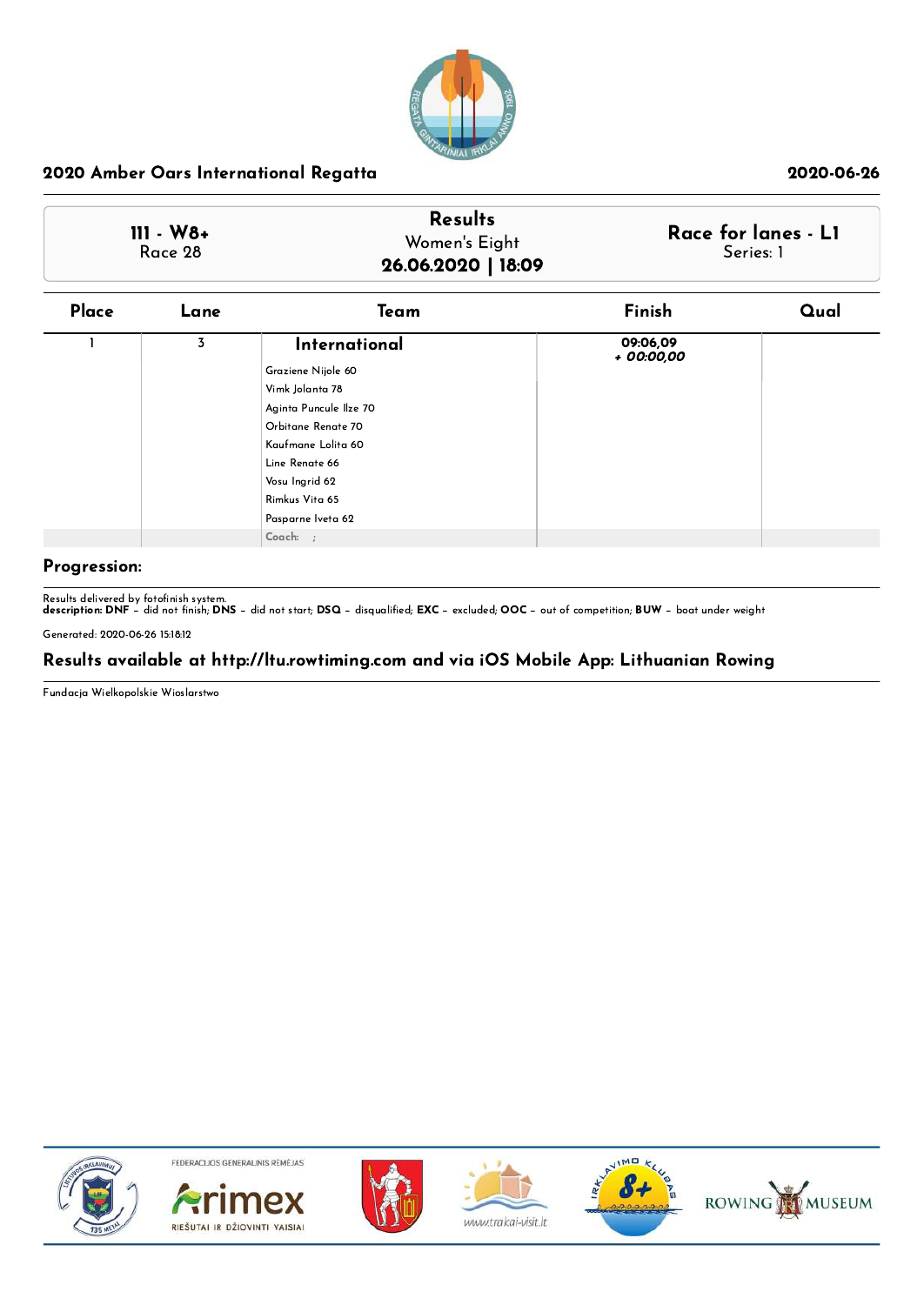

|                | 112 - LM2x<br>Race 29 | <b>Results</b><br>Lightweight Men's Double Sculls<br>26.06.2020   18:16                              | Race for lanes - L1<br>Series: 1 |      |
|----------------|-----------------------|------------------------------------------------------------------------------------------------------|----------------------------------|------|
| Place          | Lane                  | Team                                                                                                 | Finish                           | Qual |
| $\mathbf{I}$   | $\overline{4}$        | <b>LOTTO Bydgostia</b><br>Wachowicz Dawid 96<br>Wisniewski Wojciech OI<br>Coach: ;                   | 07:33,29<br>+ 00:00,00           |      |
| $\mathbf{2}$   | 5                     | <b>Rowing Club Tallinn</b><br>Orgse Karl Kristofer 03<br>Holostohh Artjom 03<br>Coach: ;             | 07:48,54<br>$+$ 00:15,25         |      |
| 3              | $\mathbf{I}$          | <b>LOTTO Bydgostia</b><br>Sikorski Piotr<br>Szostak Daniel<br>Coach: ;                               | 07:56,77<br>$+00:23,47$          |      |
| $\overline{4}$ | $\mathbf{2}$          | Kupiskio kuno kulturos ir sporto centras<br>Laurinavicius Simonas 05<br>Baronas Nojus 05<br>Coach: ; | 08:41,15<br>+ 01:07,85           |      |
| 5              | 3                     | Trakai<br>Kozlovskij Daniel 04<br>Bendinskis Karolis 03<br>Coach: ;                                  | 09:24,25<br>+ 01:50,95           |      |

### Progression:

Results delivered by fotofinish system.<br>**description: DNF** − did not finish; **DNS** − did not start; **DSQ** − disqualified; **EXC** − excluded; **OOC** − out of competition; **BUW** − boat under weight

Generated: 2020-06-26 15:26:58

## Results available at http://ltu.rowtiming.com and via iOS Mobile App: Lithuanian Rowing

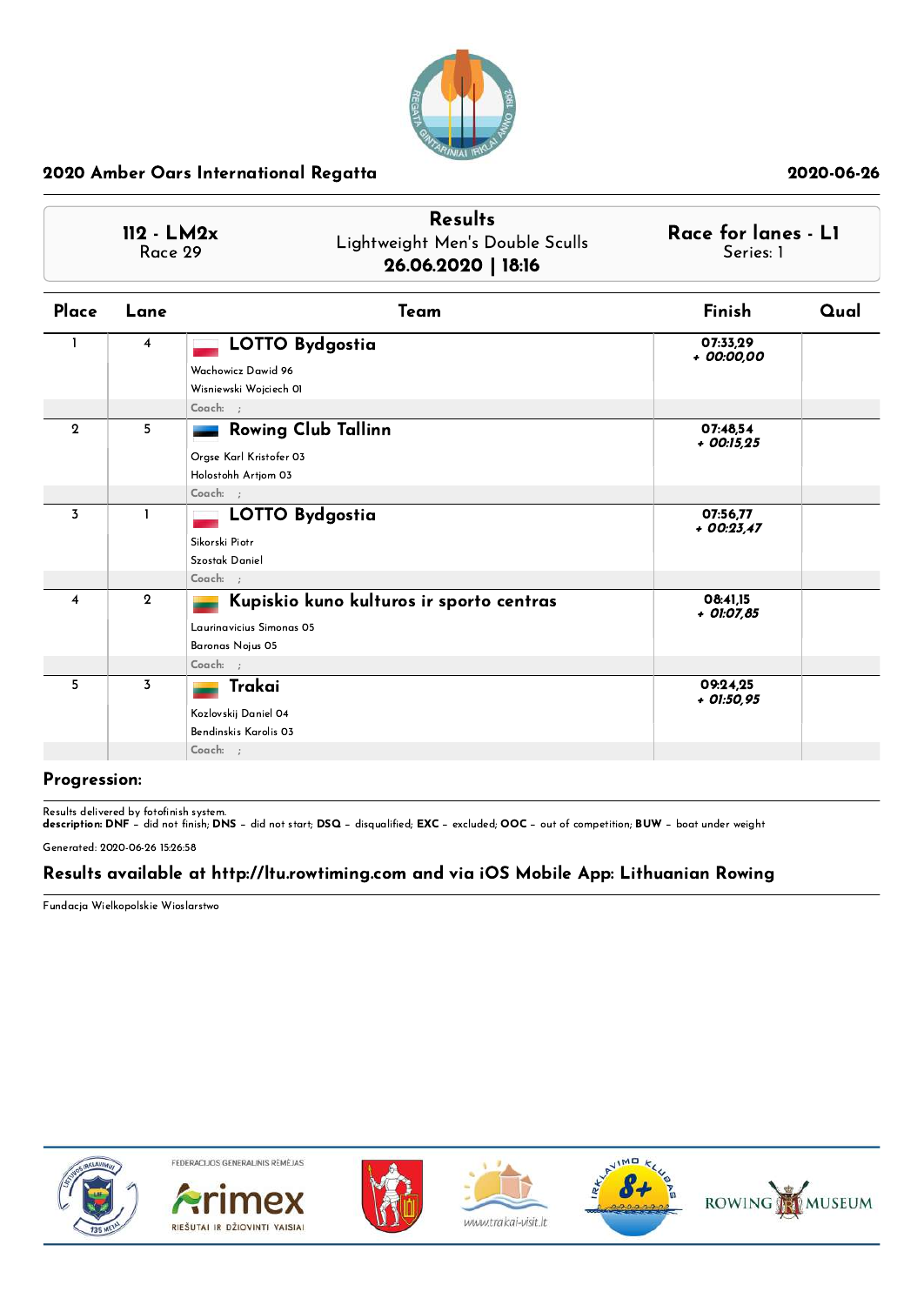

|                         | 113 - M4x<br>Race 30 | <b>Results</b><br>Men's Quadruple Sculls<br>26.06.2020   18:23                                                                                        | Heats - H1<br>Series: 1  |      |
|-------------------------|----------------------|-------------------------------------------------------------------------------------------------------------------------------------------------------|--------------------------|------|
| Place                   | Lane                 | Team                                                                                                                                                  | Finish                   | Qual |
| L                       | 5                    | <b>LOTTO Bydgostia</b><br>Krzewinski Radoslaw 98<br>Zalewski Artur 00<br>Siewaszewicz Adam 00<br>Zakrzewski Dawid 01<br>Coach: ;                      | 06:48,42<br>+ 00:00,00   | FA   |
| $\mathbf{2}$            | $\mathbf 2$          | <b>Tartu University Sport Club</b><br>Ruusalepp Karl August 97<br>Konstantinov Nikita 97<br>Kama Joonatan 97<br>Jalakas Mark Theodor 01<br>$Coach:$ ; | 06:49.73<br>+ 00:01,31   | FA   |
| 3                       | $\overline{4}$       | Poland<br>Synowiec Michal 03<br>Wiechec Thomas 03<br>Seroka Dawid 03<br>Chroscielewski Dawid 03                                                       | 07:10.76<br>$+00:22.33$  | FA   |
| $\overline{\mathbf{4}}$ | 3                    | Coach: ;<br>Estonia, Parnu rowing club PAR<br>Volmerson Brenet 04<br>Hunt Robin<br>Allik Karel 04<br>Raudkivi Karl-joosep 04<br>$Coach:$ ;            | 07:32,38<br>$+$ 00:43,95 | FB   |
| 5                       | $\mathbf{1}$         | Traku kuno kulturos ir sporto centras<br>Sukauskas Dominykas 06<br>Barkauskas Juozas 02<br>Janciauskas Justas 04<br>Barkauskas Jonas OI<br>Coach: ;   | 08:29,98<br>+ 01:41,56   | FB   |

## Progression: 1..3->FA | 4..->FB

Results delivered by fotofinish system.<br>**description: DNF** − did not finish; **DNS** − did not start; **DSQ** − disqualified; **EXC** − excluded; **OOC** − out of competition; **BUW** − boat under weight

Generated: 2020-06-26 15:33:16

## Results available at http://ltu.rowtiming.com and via iOS Mobile App: Lithuanian Rowing

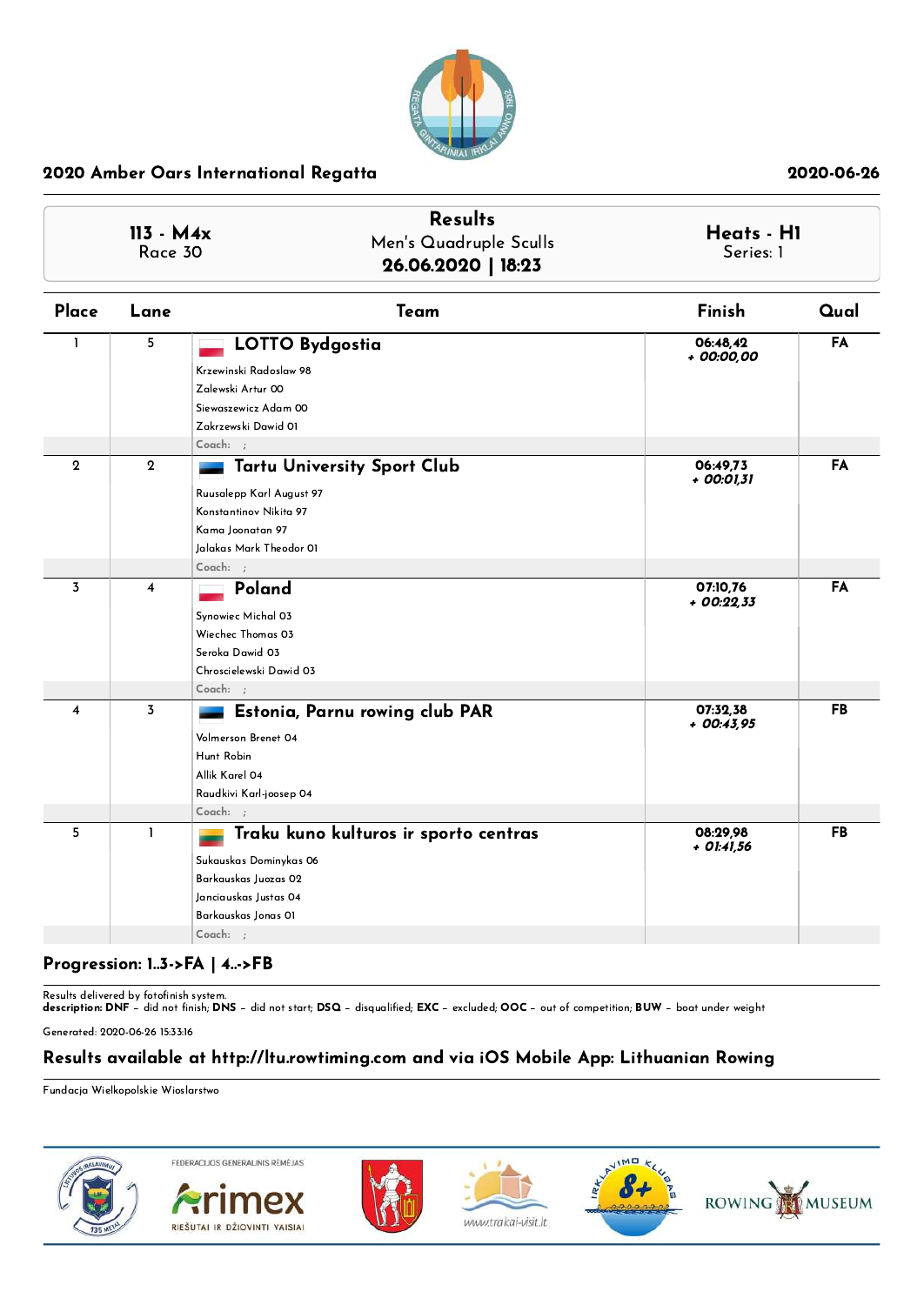

|                         | $113 - M4x$<br>Race 31 | <b>Results</b><br>Men's Quadruple Sculls<br>26.06.2020   18:30                                                                             | Heats - H2<br>Series: 1 |           |
|-------------------------|------------------------|--------------------------------------------------------------------------------------------------------------------------------------------|-------------------------|-----------|
| Place                   | Lane                   | Team                                                                                                                                       | Finish                  | Qual      |
| $\mathbf{I}$            | 4                      | Kauno sporto mokykla Bangputys<br>Jagminas Benas 04<br>Palionis Augustas 02<br>Palionis Kristupas 02<br>Kuzmenko Arnoldas 99<br>$Coach:$ ; | 07:16,83<br>+ 00:00,00  | FA        |
| $\mathbf{2}$            | $\mathbf{2}$           | Rowing and Canoening Club Tartu<br>Veri Mart 04<br>Glaser Aleksander 04<br>Orav Karl-joosep 05<br>Kaldmaa Kristho 05                       | 07:21,86<br>$+00:05,03$ | FA        |
| $\overline{3}$          | 1                      | Coach: ;<br>Jelgava BJSS1                                                                                                                  | 07:36.95                | FA        |
|                         |                        | Strazds Patriks 05<br>Karklis Kristaps 03<br>Klavins Andrejs 04<br>Lahs Davids 03                                                          | + 00:20,12              |           |
| $\overline{\mathbf{4}}$ | 3                      | $Coach:$ ;<br>VMSC-8+                                                                                                                      | 08:05,46                | <b>FB</b> |
|                         |                        | Nienius Tauras 03<br>Sivickis Dominykas 04<br>Liutkus Zygimantas 02<br>Binkis Irvydas 02<br>$Coach:$ ;                                     | $+00:48,62$             |           |
| 5                       | 5                      | Jelgava BJSS2                                                                                                                              | 08:28,02                | FB        |
|                         |                        | Vitols Matis 07<br>Vilaus Edvards Kristaps 05<br>Sejans Valters 06<br>Donovs Emils Niks 06<br>Coach: ;                                     | + 01:11,18              |           |

## Progression: 1..3->FA | 4..->FB

Results delivered by fotofinish system.<br>**description: DNF** − did not finish; **DNS** − did not start; **DSQ** − disqualified; **EXC** − excluded; **OOC** − out of competition; **BUW** − boat under weight

Generated: 2020-06-26 15:40:48

## Results available at http://ltu.rowtiming.com and via iOS Mobile App: Lithuanian Rowing